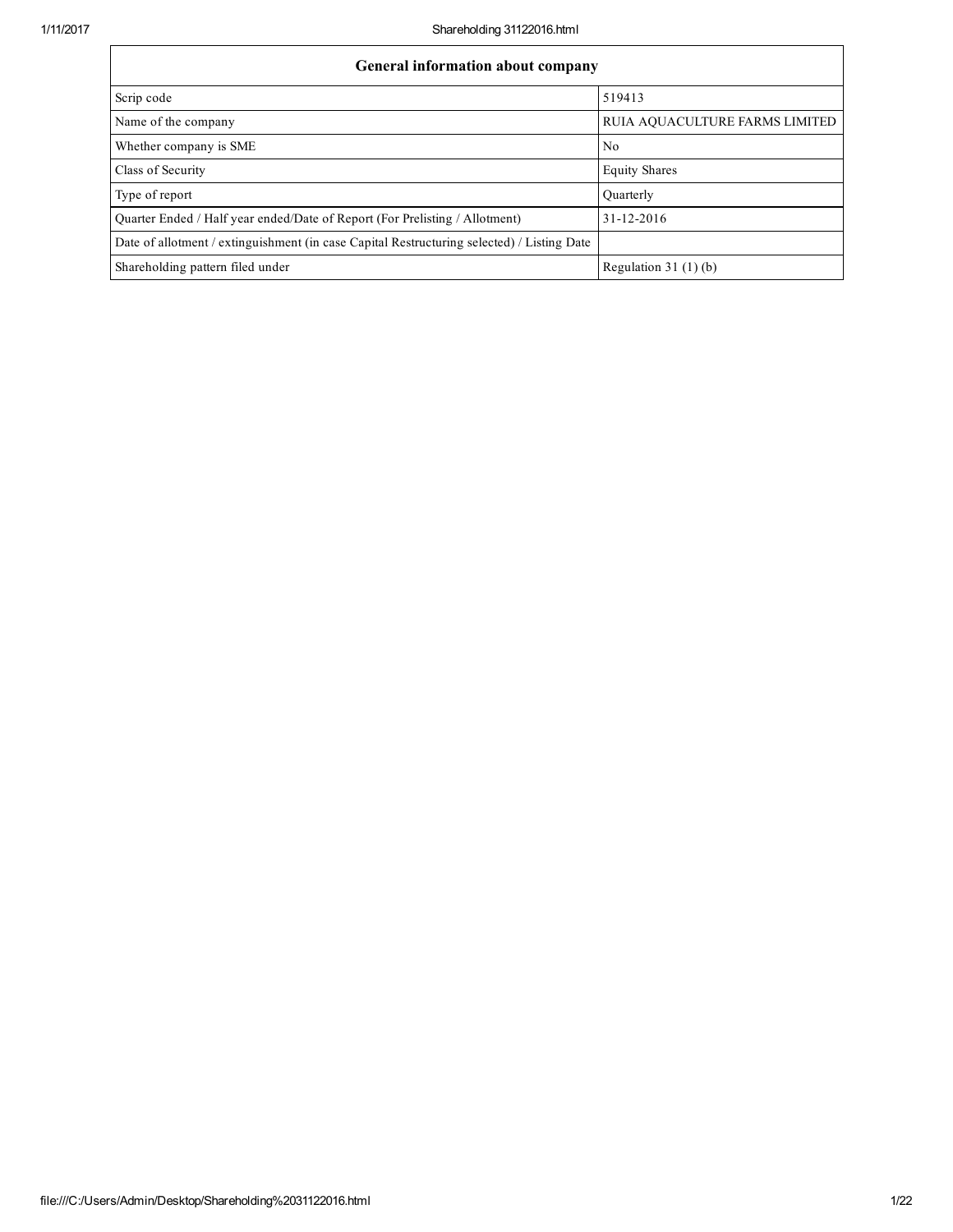| Sr. No.         | <b>Particular</b>                                                                      | Yes/No         |
|-----------------|----------------------------------------------------------------------------------------|----------------|
|                 | Whether the Listed Entity has issued any partly paid up shares?                        | No             |
| <sup>2</sup>    | Whether the Listed Entity has issued any Convertible Securities?                       | N <sub>0</sub> |
| 3               | Whether the Listed Entity has issued any Warrants?                                     | N <sub>0</sub> |
| $\overline{4}$  | Whether the Listed Entity has any shares against which depository receipts are issued? | N <sub>0</sub> |
| 5               | Whether the Listed Entity has any shares in locked-in?                                 | N <sub>0</sub> |
| 6               | Whether any shares held by promoters are pledge or otherwise encumbered?               | N <sub>0</sub> |
| $7\phantom{.0}$ | Whether company has equity shares with differential voting rights?                     | No             |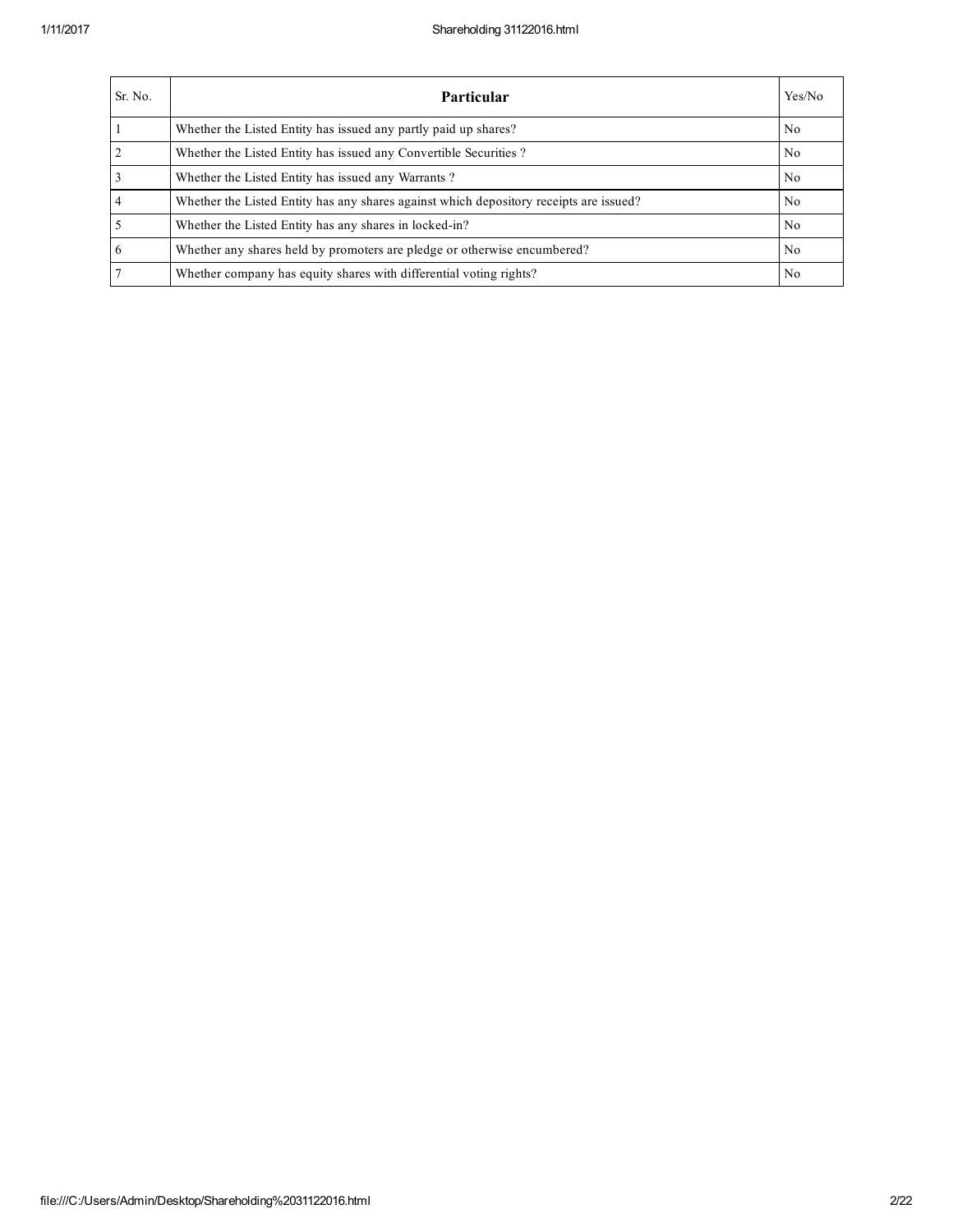|                 | Category                                |                                  | No. of                            | No. Of<br>Partly     | No. Of<br>shares         | Total nos.                         | Shareholding as a<br>% of total no. of   |                  | Number of Voting Rights held in<br>each class of securities (IX) |         |                      |
|-----------------|-----------------------------------------|----------------------------------|-----------------------------------|----------------------|--------------------------|------------------------------------|------------------------------------------|------------------|------------------------------------------------------------------|---------|----------------------|
| Category<br>(I) | of<br>shareholder                       | Nos. Of<br>shareholders<br>(III) | fully paid<br>up equity<br>shares | paid-up<br>equity    | underlying<br>Depository | shares<br>held (VII)<br>$= (IV) +$ | shares (calculated as<br>per SCRR, 1957) | Rights           | No of Voting (XIV)                                               |         | Total as a<br>$%$ of |
|                 | (II)                                    |                                  | held $(IV)$                       | shares<br>held $(V)$ | Receipts<br>(VI)         | $(V)$ + $(VI)$                     | (VIII) As a % of<br>$(A+B+C2)$           | Class<br>eg: $X$ | Class<br>eg:y                                                    | Total   | $(A+B+C)$            |
| (A)             | Promoter<br>$\&$<br>Promoter<br>Group   | 6                                | 3139800                           |                      |                          | 3139800                            | 62.8                                     | 3139800          |                                                                  | 3139800 | 62.8                 |
| (B)             | Public                                  | 1264                             | 1860200                           |                      |                          | 1860200                            | 37.2                                     | 1860200          |                                                                  | 1860200 | 37.2                 |
| (C)             | Non<br>Promoter-<br>Non Public          |                                  |                                   |                      |                          |                                    |                                          |                  |                                                                  |         |                      |
| (C1)            | <b>Shares</b><br>underlying<br>DRs      |                                  |                                   |                      |                          |                                    |                                          |                  |                                                                  |         |                      |
| (C2)            | Shares held<br>by<br>Employee<br>Trusts |                                  |                                   |                      |                          |                                    |                                          |                  |                                                                  |         |                      |
|                 | Total                                   | 1270                             | 5000000                           |                      |                          | 5000000                            | 100                                      | 5000000          |                                                                  | 5000000 | 100                  |

Table I - Summary Statement holding of specified securities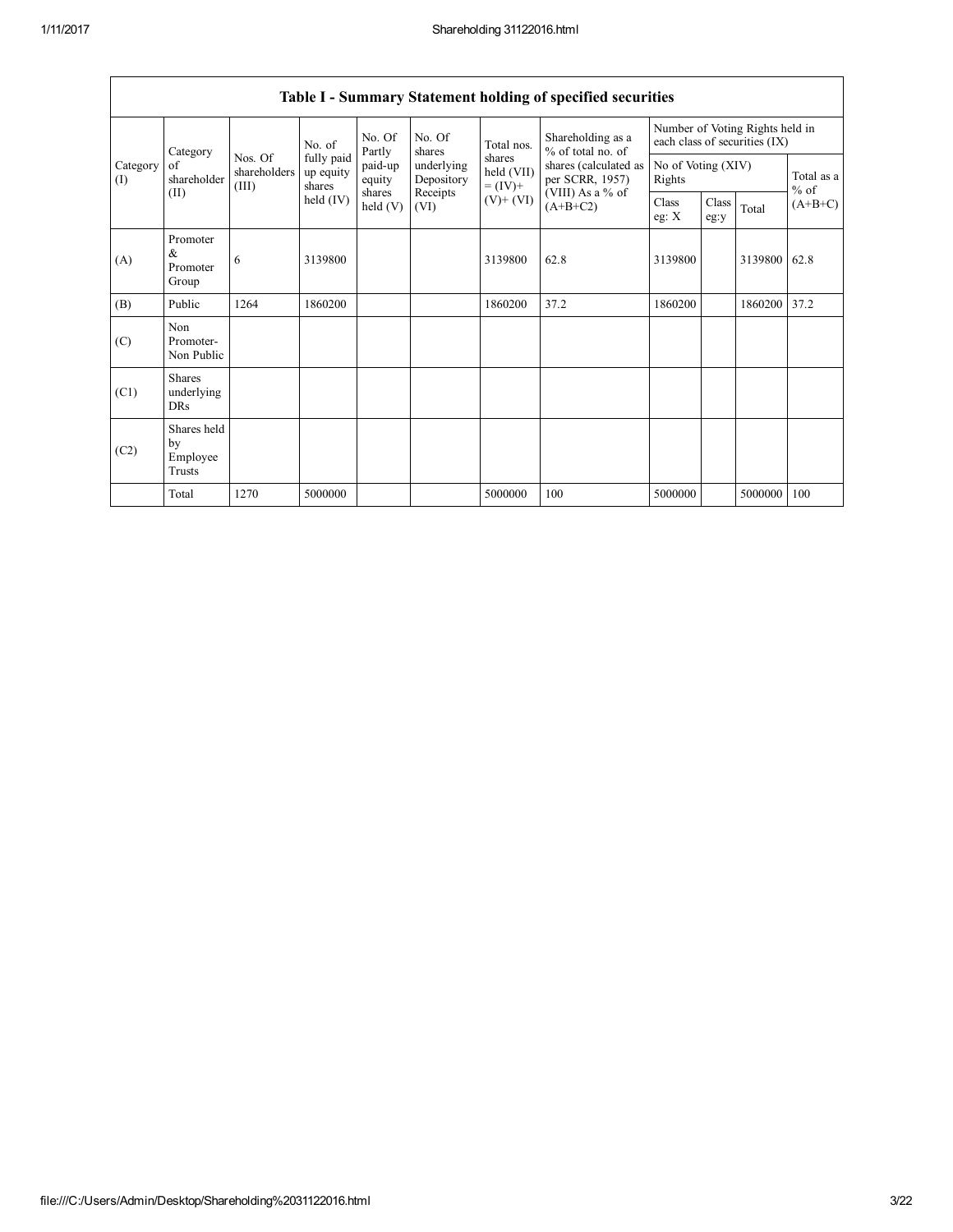| Table I - Summary Statement holding of specified securities |                                                                  |                                       |                                                                                        |                                                                                  |                                                                                           |            |                                                                        |            |                                                  |                                |  |
|-------------------------------------------------------------|------------------------------------------------------------------|---------------------------------------|----------------------------------------------------------------------------------------|----------------------------------------------------------------------------------|-------------------------------------------------------------------------------------------|------------|------------------------------------------------------------------------|------------|--------------------------------------------------|--------------------------------|--|
| Category<br>of<br>(I)<br>(II)                               | No. Of<br><b>Shares</b><br>Category<br>Underlying<br>Outstanding | No. of<br><b>Shares</b><br>Underlying | No. Of Shares<br>Underlying<br>Outstanding<br>convertible                              | Shareholding, as a<br>% assuming full<br>conversion of<br>convertible securities | Number of<br>Locked in<br>shares (XII)                                                    |            | Number of<br>Shares<br>pledged or<br>otherwise<br>encumbered<br>(XIII) |            | Number of<br>equity shares<br>held in            |                                |  |
|                                                             | shareholder                                                      | convertible<br>securities<br>(X)      | Outstanding<br>securities and<br>No. Of<br>Warrants<br>$(X_i)$<br>Warrants (Xi)<br>(a) |                                                                                  | (as a percentage of<br>diluted share capital)<br>$(XI)=(VII)+(X) As a$<br>% of $(A+B+C2)$ | No.<br>(a) | As a<br>$%$ of<br>total<br>Shares<br>held<br>(b)                       | No.<br>(a) | As a<br>$%$ of<br>total<br>Shares<br>held<br>(b) | dematerialized<br>form $(XIV)$ |  |
| (A)                                                         | Promoter &<br>Promoter<br>Group                                  |                                       |                                                                                        |                                                                                  | 62.8                                                                                      |            |                                                                        |            |                                                  | $\mathbf{0}$                   |  |
| (B)                                                         | Public                                                           |                                       |                                                                                        |                                                                                  | 37.2                                                                                      |            |                                                                        |            |                                                  | 158800                         |  |
| (C)                                                         | Non<br>Promoter-<br>Non Public                                   |                                       |                                                                                        |                                                                                  |                                                                                           |            |                                                                        |            |                                                  |                                |  |
| (C1)                                                        | <b>Shares</b><br>underlying<br><b>DRs</b>                        |                                       |                                                                                        |                                                                                  |                                                                                           |            |                                                                        |            |                                                  |                                |  |
| (C2)                                                        | Shares held<br>by<br>Employee<br>Trusts                          |                                       |                                                                                        |                                                                                  |                                                                                           |            |                                                                        |            |                                                  |                                |  |
|                                                             | Total                                                            |                                       |                                                                                        |                                                                                  | 100                                                                                       |            |                                                                        |            |                                                  | 158800                         |  |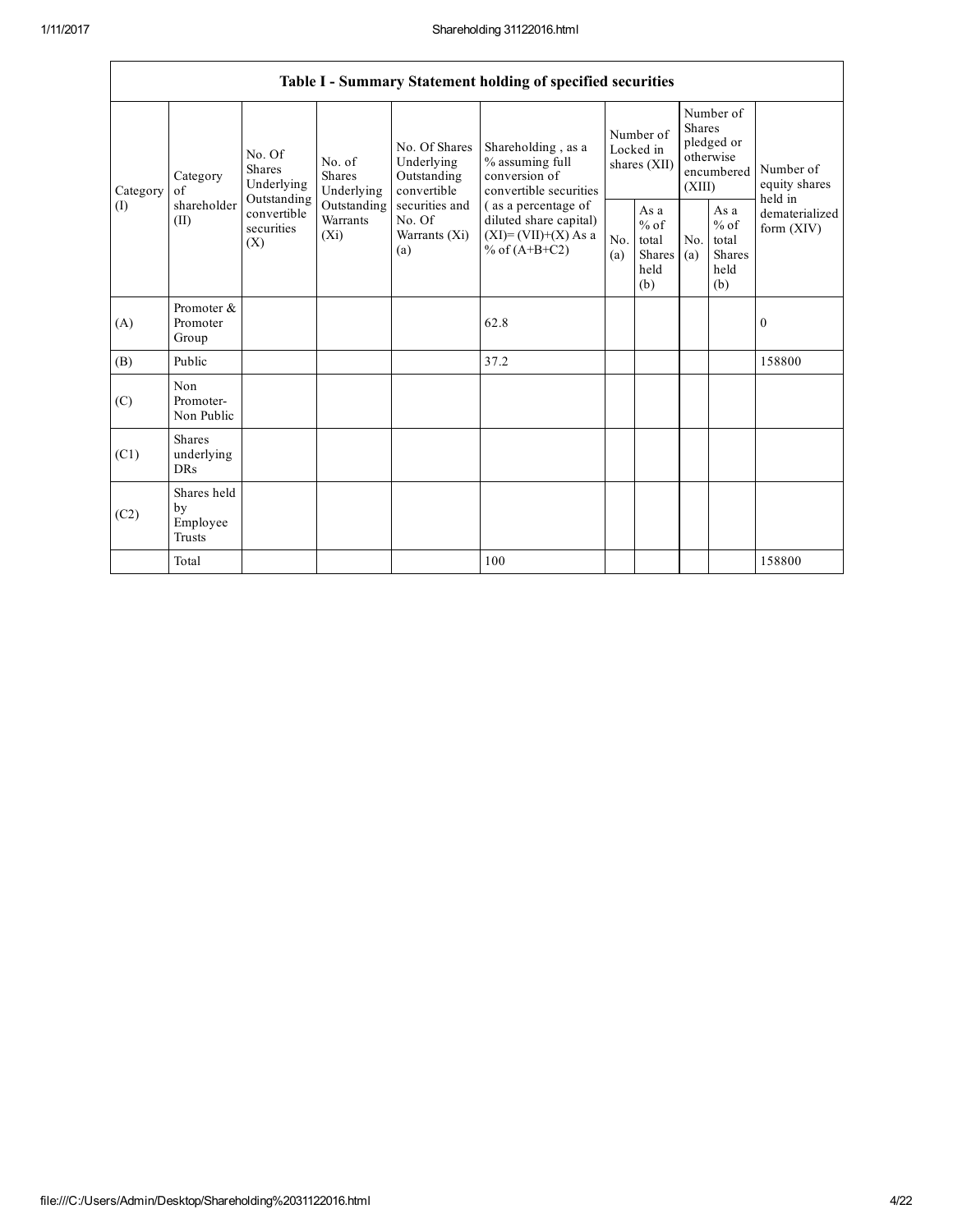|                                                                                         |                                                                                                                     |                         |                        |                       |                                    |                                                                         | Table II - Statement showing shareholding pattern of the Promoter and Promoter Group          |                                                                  |               |         |                           |
|-----------------------------------------------------------------------------------------|---------------------------------------------------------------------------------------------------------------------|-------------------------|------------------------|-----------------------|------------------------------------|-------------------------------------------------------------------------|-----------------------------------------------------------------------------------------------|------------------------------------------------------------------|---------------|---------|---------------------------|
|                                                                                         |                                                                                                                     |                         | No. of<br>fully        | No. Of<br>Partly      | No. Of                             | Total<br>nos.                                                           | Shareholding as<br>a % of total no.                                                           | Number of Voting Rights held in<br>each class of securities (IX) |               |         |                           |
| Sr.                                                                                     | Category $\&$<br>Name of the                                                                                        | Nos. Of<br>shareholders | paid up<br>equity      | paid-<br>up<br>equity | shares<br>underlying<br>Depository | of shares<br>shares<br>held<br>(calculated as<br>$(VII) =$<br>per SCRR, |                                                                                               | No of Voting (XIV) Rights                                        |               |         | Total<br>as a %<br>of     |
|                                                                                         | Shareholders (I)                                                                                                    | (III)                   | shares<br>held<br>(IV) | shares<br>held<br>(V) | Receipts<br>(VI)                   | $(IV)+$<br>$(V)$ +<br>(VI)                                              | 1957) (VIII) As<br>$a\%$ of<br>$(A+B+C2)$                                                     | Class eg:<br>Χ                                                   | Class<br>eg:y | Total   | Total<br>Voting<br>rights |
| $\mathbf{A}$                                                                            | Table II - Statement showing shareholding pattern of the Promoter and Promoter Group                                |                         |                        |                       |                                    |                                                                         |                                                                                               |                                                                  |               |         |                           |
| (1)                                                                                     | Indian                                                                                                              |                         |                        |                       |                                    |                                                                         |                                                                                               |                                                                  |               |         |                           |
| (d)                                                                                     | Any Other<br>(specify)                                                                                              | 6                       | 3139800                |                       |                                    | 3139800                                                                 | 62.8                                                                                          | 3139800                                                          |               | 3139800 | 62.8                      |
| Sub-Total (A)<br>(1)                                                                    |                                                                                                                     | 6                       | 3139800                |                       |                                    | 3139800                                                                 | 62.8                                                                                          | 3139800                                                          |               | 3139800 | 62.8                      |
| (2)                                                                                     | Foreign                                                                                                             |                         |                        |                       |                                    |                                                                         |                                                                                               |                                                                  |               |         |                           |
| Total<br>Shareholding<br>of Promoter<br>and Promoter<br>Group $(A)=$<br>$(A)(1)+(A)(2)$ |                                                                                                                     | 6                       | 3139800                |                       |                                    | 3139800                                                                 | 62.8                                                                                          | 3139800                                                          |               | 3139800 | 62.8                      |
| $\, {\bf B}$                                                                            | Table III - Statement showing shareholding pattern of the Public shareholder                                        |                         |                        |                       |                                    |                                                                         |                                                                                               |                                                                  |               |         |                           |
| (1)                                                                                     | Institutions                                                                                                        |                         |                        |                       |                                    |                                                                         |                                                                                               |                                                                  |               |         |                           |
| (a)                                                                                     | Mutual Funds                                                                                                        | $\mathbf{1}$            | 238700                 |                       |                                    | 238700                                                                  | 4.77                                                                                          | 238700                                                           |               | 238700  | 4.77                      |
| (f)                                                                                     | Financial<br>Institutions/<br><b>Banks</b>                                                                          | 1                       | 400                    |                       |                                    | 400                                                                     | 0.01                                                                                          | 400                                                              |               | 400     | 0.01                      |
| Sub-Total (B)<br>(1)                                                                    |                                                                                                                     | $\overline{c}$          | 239100                 |                       |                                    | 239100                                                                  | 4.78                                                                                          | 239100                                                           |               | 239100  | 4.78                      |
| (3)                                                                                     | Non-institutions                                                                                                    |                         |                        |                       |                                    |                                                                         |                                                                                               |                                                                  |               |         |                           |
| (a(i))                                                                                  | Individuals -<br>i.Individual<br>shareholders<br>holding<br>nominal share<br>capital up to Rs.<br>2 lakhs.          | 1237                    | 682300                 |                       |                                    | 682300                                                                  | 13.65                                                                                         | 682300                                                           |               | 682300  | 13.65                     |
| (a(ii))                                                                                 | Individuals - ii.<br>Individual<br>shareholders<br>holding<br>nominal share<br>capital in excess<br>of Rs. 2 lakhs. | 10                      | 847300                 |                       |                                    | 847300                                                                  | 16.95                                                                                         | 847300                                                           |               | 847300  | 16.95                     |
| (e)                                                                                     | Any Other<br>(specify)                                                                                              | 15                      | 91500                  |                       |                                    | 91500                                                                   | 1.83                                                                                          | 91500                                                            |               | 91500   | 1.83                      |
| Sub-Total (B)<br>(3)                                                                    |                                                                                                                     | 1262                    | 1621100                |                       |                                    | 1621100                                                                 | 32.42                                                                                         | 1621100                                                          |               | 1621100 | 32.42                     |
| <b>Total Public</b><br>Shareholding<br>$(B)=(B)(1)+$<br>$(B)(2)+(B)(3)$                 |                                                                                                                     | 1264                    | 1860200                |                       |                                    | 1860200                                                                 | 37.2                                                                                          | 1860200                                                          |               | 1860200 | 37.2                      |
| ${\bf C}$                                                                               |                                                                                                                     |                         |                        |                       |                                    |                                                                         | Table IV - Statement showing shareholding pattern of the Non Promoter- Non Public shareholder |                                                                  |               |         |                           |
| Total (<br>$A+B+C2$ )                                                                   |                                                                                                                     | 1270                    | 5000000                |                       |                                    | 5000000                                                                 | 100                                                                                           | 5000000                                                          |               | 5000000 | 100                       |
| Total (A+B+C                                                                            |                                                                                                                     | 1270                    | 5000000                |                       |                                    | 5000000                                                                 | 100                                                                                           | 5000000                                                          |               | 5000000 | 100                       |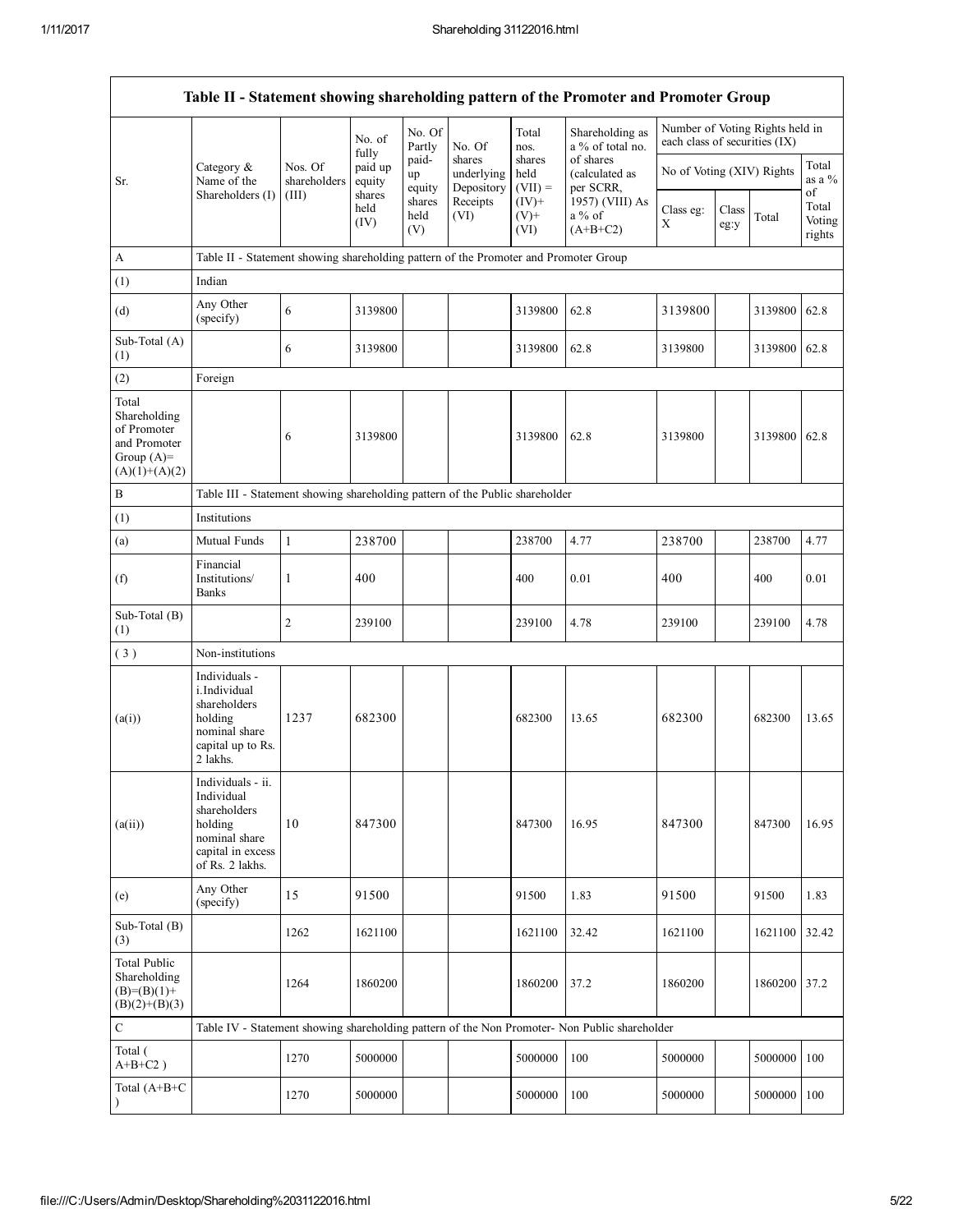| Table II - Statement showing shareholding pattern of the Promoter and Promoter Group    |                                                                                                                                                      |            |                                                                                          |                                                                                               |                                                  |            |                                                                               |  |                                                                       |
|-----------------------------------------------------------------------------------------|------------------------------------------------------------------------------------------------------------------------------------------------------|------------|------------------------------------------------------------------------------------------|-----------------------------------------------------------------------------------------------|--------------------------------------------------|------------|-------------------------------------------------------------------------------|--|-----------------------------------------------------------------------|
| Sr.                                                                                     | No. Of<br>No. of<br><b>Shares</b><br>Shares<br>Underlying                                                                                            | Underlying | No. Of Shares<br>Underlying<br>Outstanding                                               | Shareholding, as a %<br>assuming full conversion<br>of convertible securities (               | Number of<br>Locked in<br>shares (XII)           |            | Number of<br><b>Shares</b><br>pledged or<br>otherwise<br>encumbered<br>(XIII) |  | Number of<br>equity shares<br>held in<br>dematerialized<br>form (XIV) |
|                                                                                         | convertible<br>Outstanding<br>Outstanding<br>convertible<br>securities and<br>Warrants<br>securities<br>No. Of Warrants<br>$(X_i)$<br>(X)<br>(Xi)(a) |            | as a percentage of diluted<br>share capital) $(XI)=(VII)+$<br>$(X)$ As a % of $(A+B+C2)$ | No.<br>(a)                                                                                    | As a<br>$%$ of<br>total<br>Shares<br>held<br>(b) | No.<br>(a) | As a<br>$%$ of<br>total<br><b>Shares</b><br>held<br>(b)                       |  |                                                                       |
| $\boldsymbol{A}$                                                                        |                                                                                                                                                      |            |                                                                                          | Table II - Statement showing shareholding pattern of the Promoter and Promoter Group          |                                                  |            |                                                                               |  |                                                                       |
| (1)                                                                                     | Indian                                                                                                                                               |            |                                                                                          |                                                                                               |                                                  |            |                                                                               |  |                                                                       |
| (d)                                                                                     |                                                                                                                                                      |            |                                                                                          | 62.8                                                                                          |                                                  |            |                                                                               |  | $\boldsymbol{0}$                                                      |
| Sub-Total (A)<br>(1)                                                                    |                                                                                                                                                      |            |                                                                                          | 62.8                                                                                          |                                                  |            |                                                                               |  | $\boldsymbol{0}$                                                      |
| (2)                                                                                     | Foreign                                                                                                                                              |            |                                                                                          |                                                                                               |                                                  |            |                                                                               |  |                                                                       |
| Total<br>Shareholding<br>of Promoter<br>and Promoter<br>Group $(A)=$<br>$(A)(1)+(A)(2)$ |                                                                                                                                                      |            |                                                                                          | 62.8                                                                                          |                                                  |            |                                                                               |  | 0                                                                     |
| $\bf{B}$                                                                                |                                                                                                                                                      |            |                                                                                          | Table III - Statement showing shareholding pattern of the Public shareholder                  |                                                  |            |                                                                               |  |                                                                       |
| (1)                                                                                     | Institutions                                                                                                                                         |            |                                                                                          |                                                                                               |                                                  |            |                                                                               |  |                                                                       |
| (a)                                                                                     |                                                                                                                                                      |            |                                                                                          | 4.77                                                                                          |                                                  |            |                                                                               |  | $\boldsymbol{0}$                                                      |
| (f)                                                                                     |                                                                                                                                                      |            |                                                                                          | 0.01                                                                                          |                                                  |            |                                                                               |  | $\boldsymbol{0}$                                                      |
| Sub-Total (B)<br>(1)                                                                    |                                                                                                                                                      |            |                                                                                          | 4.78                                                                                          |                                                  |            |                                                                               |  | $\boldsymbol{0}$                                                      |
| (3)                                                                                     | Non-institutions                                                                                                                                     |            |                                                                                          |                                                                                               |                                                  |            |                                                                               |  |                                                                       |
| (a(i))                                                                                  |                                                                                                                                                      |            |                                                                                          | 13.65                                                                                         |                                                  |            |                                                                               |  | 1500                                                                  |
| (a(ii))                                                                                 |                                                                                                                                                      |            |                                                                                          | 16.95                                                                                         |                                                  |            |                                                                               |  | 157300                                                                |
| (e)                                                                                     |                                                                                                                                                      |            |                                                                                          | 1.83                                                                                          |                                                  |            |                                                                               |  | $\mathbf{0}$                                                          |
| Sub-Total (B)<br>(3)                                                                    |                                                                                                                                                      |            |                                                                                          | 32.42                                                                                         |                                                  |            |                                                                               |  | 158800                                                                |
| <b>Total Public</b><br>Shareholding<br>$(B)= (B)(1) +$<br>$(B)(2)+(B)(3)$               |                                                                                                                                                      |            |                                                                                          | 37.2                                                                                          |                                                  |            |                                                                               |  | 158800                                                                |
| $\mathsf C$                                                                             |                                                                                                                                                      |            |                                                                                          | Table IV - Statement showing shareholding pattern of the Non Promoter- Non Public shareholder |                                                  |            |                                                                               |  |                                                                       |
| Total (<br>$A+B+C2$ )                                                                   |                                                                                                                                                      |            |                                                                                          | 100                                                                                           |                                                  |            |                                                                               |  | 158800                                                                |
| Total (A+B+C<br>$\lambda$                                                               |                                                                                                                                                      |            |                                                                                          | 100                                                                                           |                                                  |            |                                                                               |  | 158800                                                                |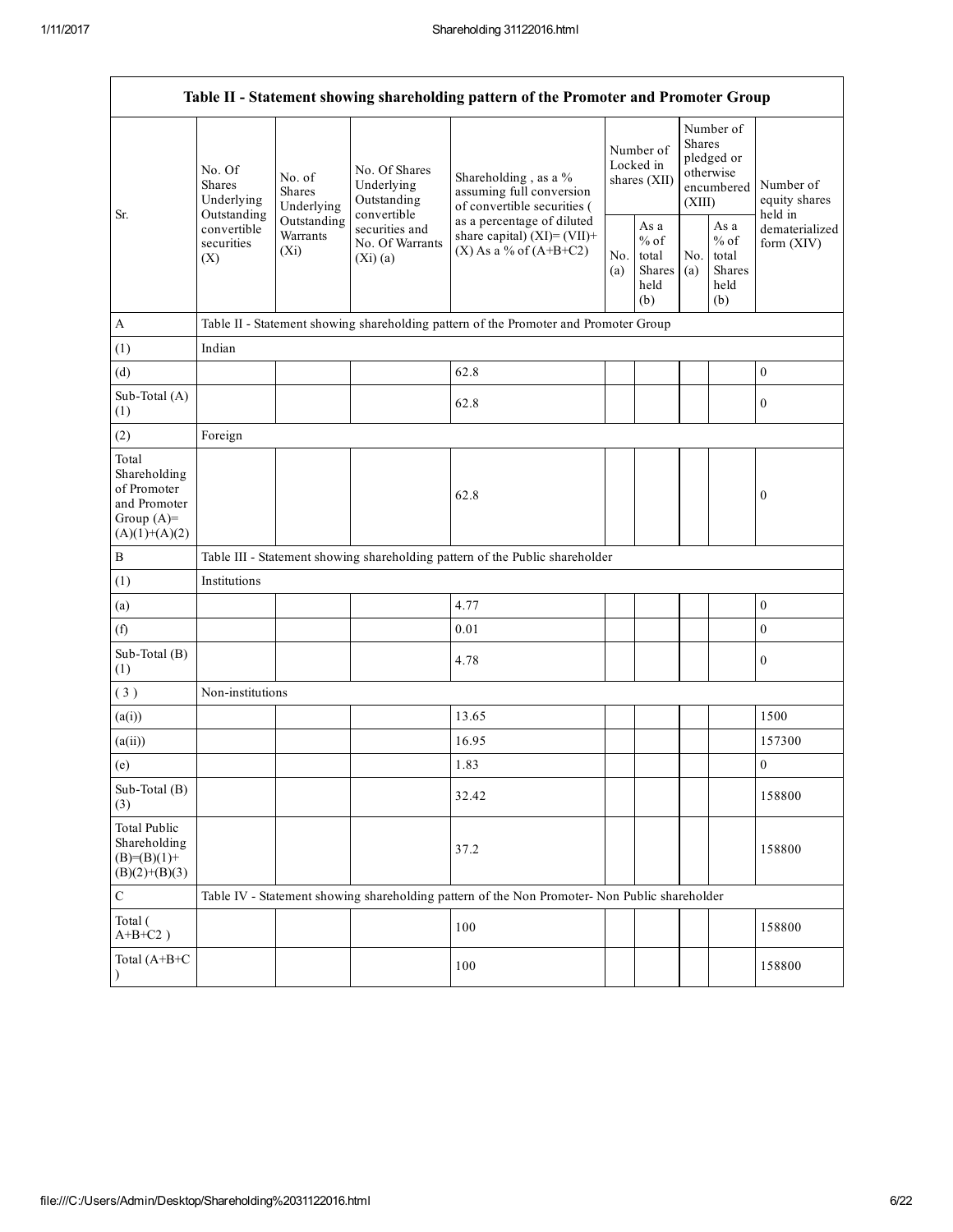| Any Other (specify)                                                                                                                                                                     |                                        |                                                               |                                        |                                        |                                        |                                        |  |  |
|-----------------------------------------------------------------------------------------------------------------------------------------------------------------------------------------|----------------------------------------|---------------------------------------------------------------|----------------------------------------|----------------------------------------|----------------------------------------|----------------------------------------|--|--|
| Searial No.                                                                                                                                                                             | $\mathbf{1}$                           | $\overline{c}$                                                | 3                                      | $\overline{4}$                         | 5                                      | 6                                      |  |  |
| Category                                                                                                                                                                                | Director or<br>Director's<br>Relatives | Director or<br>Director's<br>Relatives                        | Director or<br>Director's<br>Relatives | Director or<br>Director's<br>Relatives | Director or<br>Director's<br>Relatives | Director or<br>Director's<br>Relatives |  |  |
| Name of the<br>Shareholders (I)                                                                                                                                                         | KAMAL RUIA                             | PRADEEP RUIA                                                  | <b>RENU RUIA</b>                       | <b>SARITA RUIA</b>                     | <b>SHARADADEVI</b><br><b>RUIA</b>      | <b>SUSHILA</b><br><b>KAMAL RUIA</b>    |  |  |
| PAN (II)                                                                                                                                                                                | AAEPR0213N                             | AADHP4673D                                                    | AAEPR0210R                             | AAEPR0214M                             | AABPR5868G                             | AAEPR0212R                             |  |  |
| No. of the<br>Shareholders (I)                                                                                                                                                          | $\mathbf{1}$                           | $\mathbf{1}$                                                  | $\mathbf{1}$                           | $\mathbf{1}$                           | $\mathbf{1}$                           | 1                                      |  |  |
| No. of fully paid<br>up equity shares<br>$held$ (IV)                                                                                                                                    | 216550                                 | 314850                                                        | 784950                                 | 470100                                 | 784950                                 | 568400                                 |  |  |
| No. Of Partly<br>paid-up equity<br>shares held (V)                                                                                                                                      |                                        |                                                               |                                        |                                        |                                        |                                        |  |  |
| No. Of shares<br>underlying<br>Depository<br>Receipts (VI)                                                                                                                              |                                        |                                                               |                                        |                                        |                                        |                                        |  |  |
| Total nos. shares<br>held $(VII) = (IV) +$<br>$(V)+(VI)$                                                                                                                                | 216550                                 | 314850                                                        | 784950                                 | 470100                                 | 784950                                 | 568400                                 |  |  |
| Shareholding as a<br>% of total no. of<br>shares (calculated<br>as per SCRR,<br>1957) (VIII) As a<br>% of $(A+B+C2)$                                                                    | 4.33                                   | 6.3                                                           | 15.7                                   | 9.4                                    | 15.7                                   | 11.37                                  |  |  |
|                                                                                                                                                                                         |                                        | Number of Voting Rights held in each class of securities (IX) |                                        |                                        |                                        |                                        |  |  |
| Class eg: X                                                                                                                                                                             | 216550                                 | 314850                                                        | 784950                                 | 470100                                 | 784950                                 | 568400                                 |  |  |
| Class eg:y                                                                                                                                                                              |                                        |                                                               |                                        |                                        |                                        |                                        |  |  |
| Total                                                                                                                                                                                   | 216550                                 | 314850                                                        | 784950                                 | 470100                                 | 784950                                 | 568400                                 |  |  |
| Total as a % of<br>Total Voting rights                                                                                                                                                  | 4.33                                   | 6.3                                                           | 15.7                                   | 9.4                                    | 15.7                                   | 11.37                                  |  |  |
| No. Of Shares<br>Underlying<br>Outstanding<br>convertible<br>securities $(X)$                                                                                                           |                                        |                                                               |                                        |                                        |                                        |                                        |  |  |
| No. of Shares<br>Underlying<br>Outstanding<br>Warrants (Xi)                                                                                                                             |                                        |                                                               |                                        |                                        |                                        |                                        |  |  |
| No. Of Shares<br>Underlying<br>Outstanding<br>convertible<br>securities and No.<br>Of Warrants (Xi)<br>(a)                                                                              |                                        |                                                               |                                        |                                        |                                        |                                        |  |  |
| Shareholding, as a<br>% assuming full<br>conversion of<br>convertible<br>securities (as a<br>percentage of<br>diluted share<br>capital) $(XI)$ =<br>$(VII)+(X)$ As a %<br>of $(A+B+C2)$ | 4.33                                   | 6.3                                                           | 15.7                                   | 9.4                                    | 15.7                                   | 11.37                                  |  |  |
| Number of Locked in shares (XII)                                                                                                                                                        |                                        |                                                               |                                        |                                        |                                        |                                        |  |  |
| No. $(a)$                                                                                                                                                                               |                                        |                                                               |                                        |                                        |                                        |                                        |  |  |

file:///C:/Users/Admin/Desktop/Shareholding%2031122016.html 7/22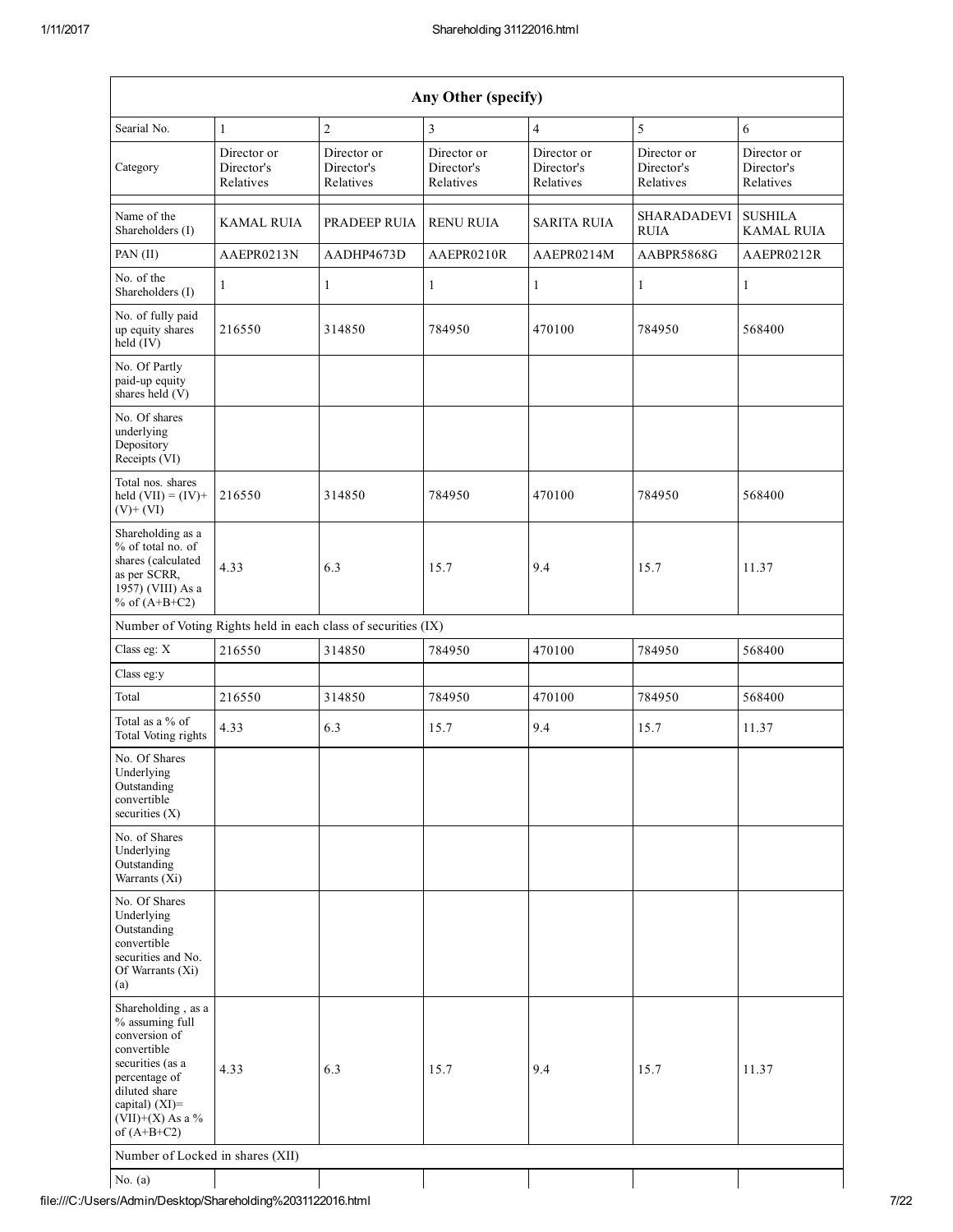## 1/11/2017 Shareholding 31122016.html

| As a % of total<br>Shares held (b)                                   |          |  |  |          |  |  |  |  |  |
|----------------------------------------------------------------------|----------|--|--|----------|--|--|--|--|--|
| Number of Shares pledged or otherwise encumbered (XIII)              |          |  |  |          |  |  |  |  |  |
| No. $(a)$                                                            |          |  |  |          |  |  |  |  |  |
| As a % of total<br>Shares held (b)                                   |          |  |  |          |  |  |  |  |  |
| Number of equity<br>shares held in<br>dematerialized<br>form $(XIV)$ | $\theta$ |  |  | $\theta$ |  |  |  |  |  |
| Reason for not<br>providing PAN                                      |          |  |  |          |  |  |  |  |  |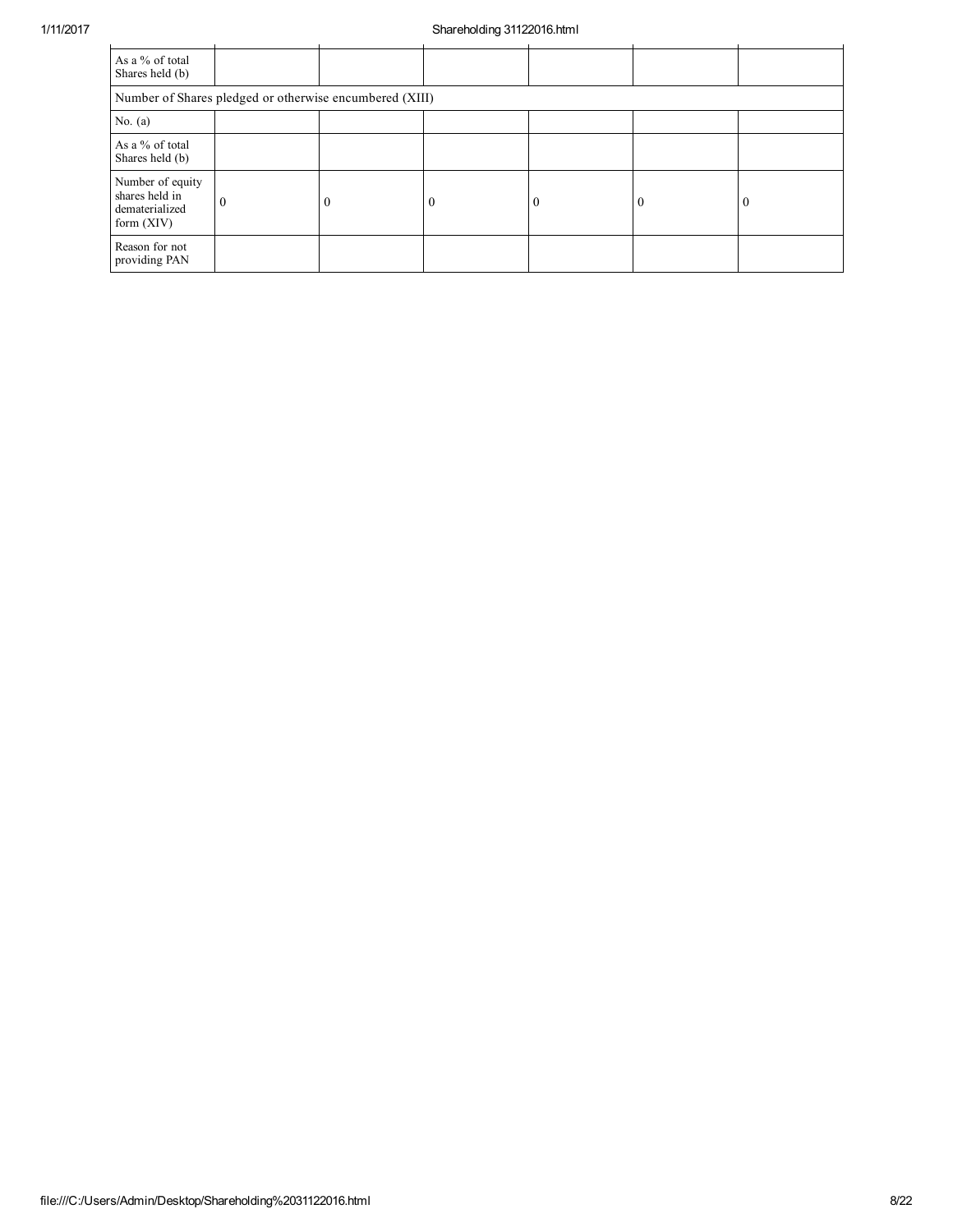| Any Other (specify)                                                                                                                                                                  |                                                               |  |  |  |  |  |
|--------------------------------------------------------------------------------------------------------------------------------------------------------------------------------------|---------------------------------------------------------------|--|--|--|--|--|
| Searial No.                                                                                                                                                                          |                                                               |  |  |  |  |  |
| Category                                                                                                                                                                             | Click here to go back                                         |  |  |  |  |  |
| Name of the<br>Shareholders (I)                                                                                                                                                      |                                                               |  |  |  |  |  |
| PAN (II)                                                                                                                                                                             | Total                                                         |  |  |  |  |  |
| No. of the<br>Shareholders (I)                                                                                                                                                       | 6                                                             |  |  |  |  |  |
| No. of fully paid<br>up equity shares<br>held (IV)                                                                                                                                   | 3139800                                                       |  |  |  |  |  |
| No. Of Partly<br>paid-up equity<br>shares held $(V)$                                                                                                                                 |                                                               |  |  |  |  |  |
| No. Of shares<br>underlying<br>Depository<br>Receipts (VI)                                                                                                                           |                                                               |  |  |  |  |  |
| Total nos. shares<br>held $(VII) = (IV) +$<br>$(V)+(VI)$                                                                                                                             | 3139800                                                       |  |  |  |  |  |
| Shareholding as a<br>% of total no. of<br>shares (calculated<br>as per SCRR,<br>1957) (VIII) As a<br>% of $(A+B+C2)$                                                                 | 62.8                                                          |  |  |  |  |  |
|                                                                                                                                                                                      | Number of Voting Rights held in each class of securities (IX) |  |  |  |  |  |
| Class eg: X                                                                                                                                                                          | 3139800                                                       |  |  |  |  |  |
| Class eg:y                                                                                                                                                                           |                                                               |  |  |  |  |  |
| Total                                                                                                                                                                                | 3139800                                                       |  |  |  |  |  |
| Total as a % of<br>Total Voting rights                                                                                                                                               | 62.8                                                          |  |  |  |  |  |
| No. Of Shares<br>Underlying<br>Outstanding<br>convertible<br>securities $(X)$                                                                                                        |                                                               |  |  |  |  |  |
| No. of Shares<br>Underlying<br>Outstanding<br>Warrants (Xi)                                                                                                                          |                                                               |  |  |  |  |  |
| No. Of Shares<br>Underlying<br>Outstanding<br>convertible<br>securities and No.<br>Of Warrants (Xi)<br>(a)                                                                           |                                                               |  |  |  |  |  |
| Shareholding, as a<br>% assuming full<br>conversion of<br>convertible<br>securities (as a<br>percentage of<br>diluted share<br>capital) (XI)=<br>$(VII)+(X)$ As a %<br>of $(A+B+C2)$ | 62.8                                                          |  |  |  |  |  |
| Number of Locked in shares (XII)                                                                                                                                                     |                                                               |  |  |  |  |  |
| No. $(a)$                                                                                                                                                                            |                                                               |  |  |  |  |  |
| As a % of total                                                                                                                                                                      |                                                               |  |  |  |  |  |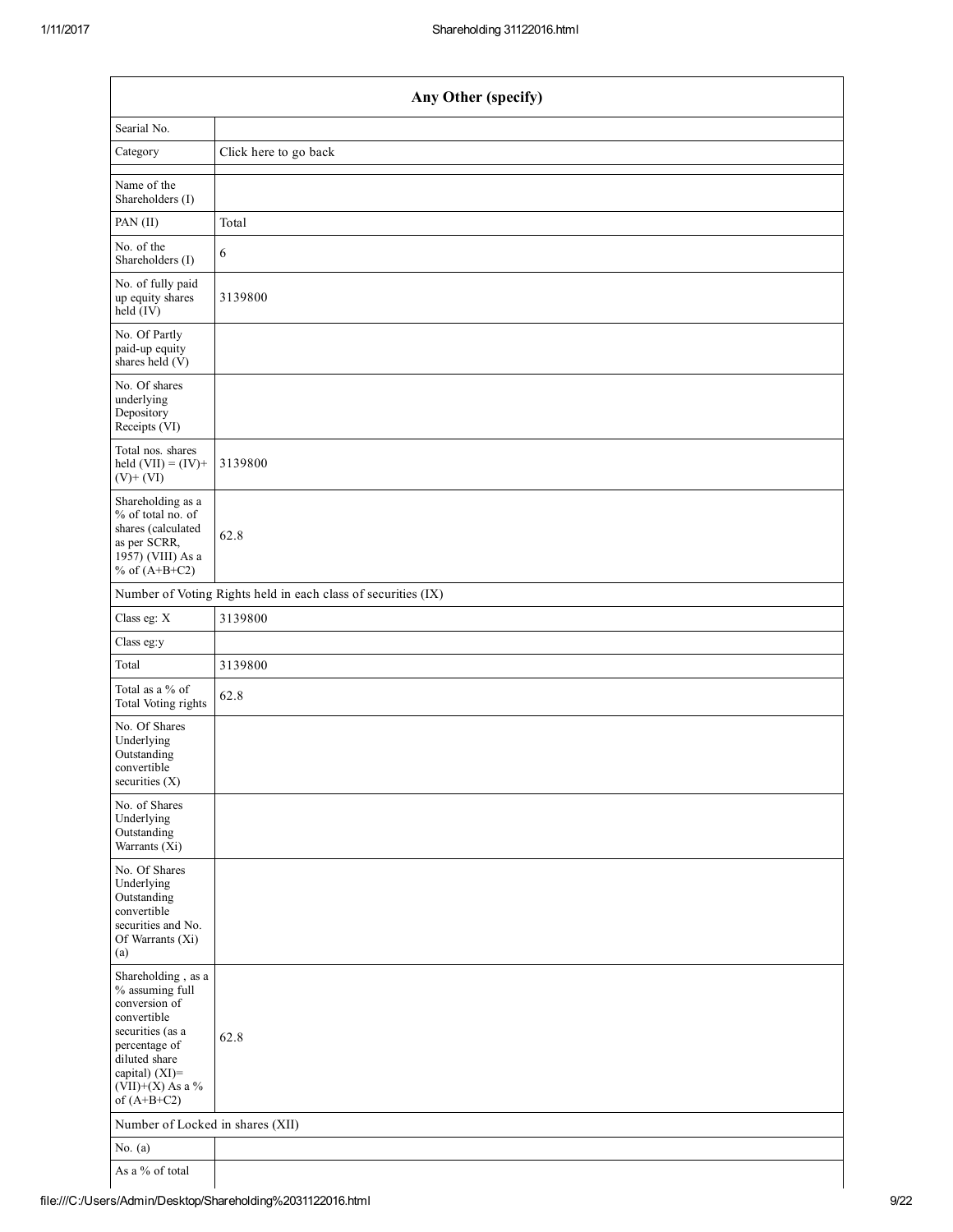| Shares held (b)                                                      |          |  |  |  |  |  |  |  |
|----------------------------------------------------------------------|----------|--|--|--|--|--|--|--|
| Number of Shares pledged or otherwise encumbered (XIII)              |          |  |  |  |  |  |  |  |
| No. $(a)$                                                            |          |  |  |  |  |  |  |  |
| As a % of total<br>Shares held (b)                                   |          |  |  |  |  |  |  |  |
| Number of equity<br>shares held in<br>dematerialized<br>form $(XIV)$ | $\theta$ |  |  |  |  |  |  |  |
| Reason for not<br>providing PAN                                      |          |  |  |  |  |  |  |  |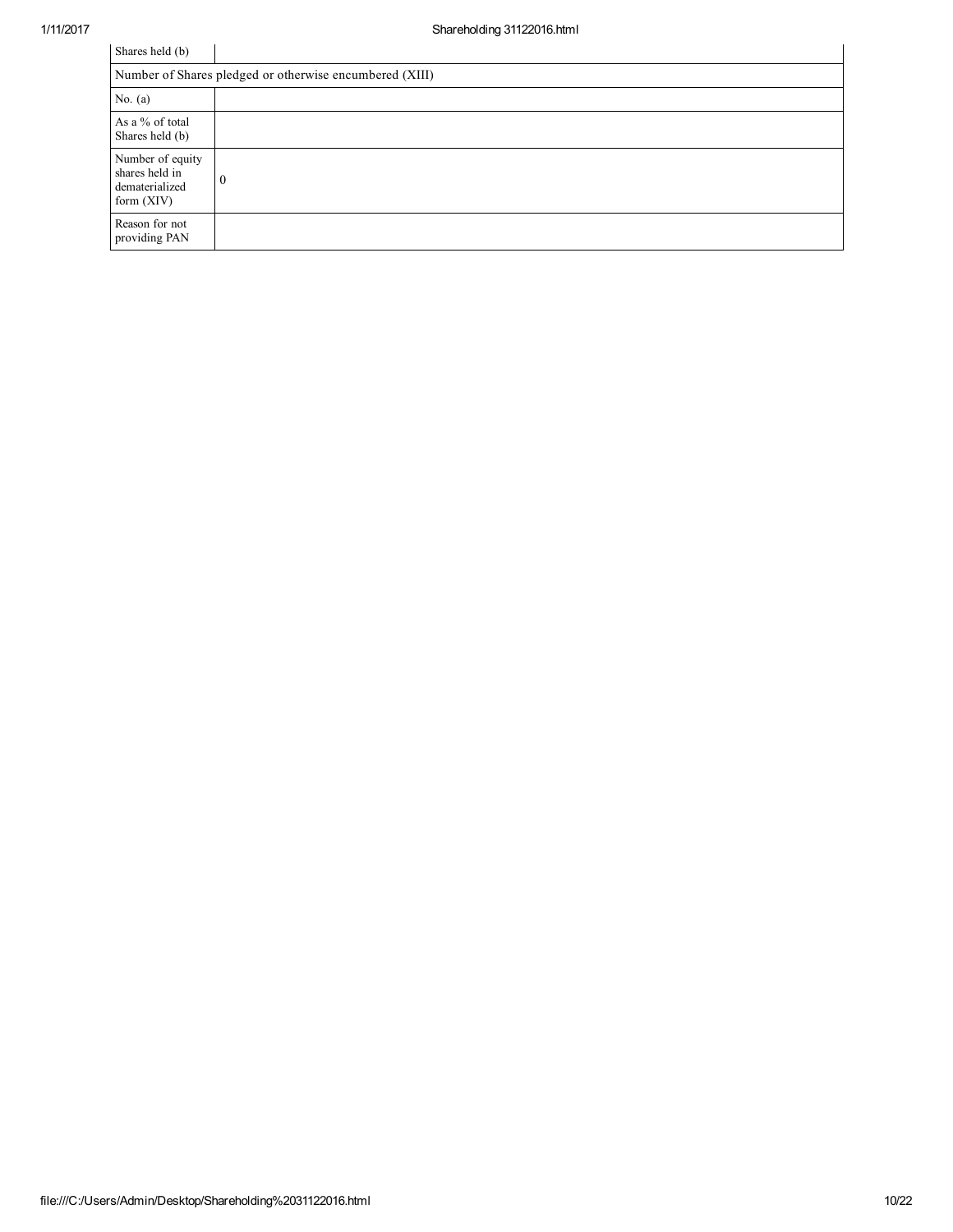| <b>Mutual Funds</b>                                                                                                                                                                  |                                                               |                       |  |  |  |  |  |  |  |
|--------------------------------------------------------------------------------------------------------------------------------------------------------------------------------------|---------------------------------------------------------------|-----------------------|--|--|--|--|--|--|--|
| Searial No.                                                                                                                                                                          | $\mathbf{1}$                                                  |                       |  |  |  |  |  |  |  |
| Name of the<br>Shareholders (I)                                                                                                                                                      | SOUTHERN INDIA DEPOSITORY                                     | Click here to go back |  |  |  |  |  |  |  |
| PAN (II)                                                                                                                                                                             | Total                                                         |                       |  |  |  |  |  |  |  |
| No. of fully paid<br>up equity shares<br>held (IV)                                                                                                                                   | 238700                                                        | 238700                |  |  |  |  |  |  |  |
| No. Of Partly<br>paid-up equity<br>shares held (V)                                                                                                                                   |                                                               |                       |  |  |  |  |  |  |  |
| No. Of shares<br>underlying<br>Depository<br>Receipts (VI)                                                                                                                           |                                                               |                       |  |  |  |  |  |  |  |
| Total nos. shares<br>held $(VII) = (IV) +$<br>$(V) + (VI)$                                                                                                                           | 238700                                                        | 238700                |  |  |  |  |  |  |  |
| Shareholding as a<br>% of total no. of<br>shares (calculated<br>as per SCRR,<br>1957) (VIII) As a<br>% of $(A+B+C2)$                                                                 | 4.77                                                          | 4.77                  |  |  |  |  |  |  |  |
|                                                                                                                                                                                      | Number of Voting Rights held in each class of securities (IX) |                       |  |  |  |  |  |  |  |
| Class eg: X                                                                                                                                                                          | 238700                                                        | 238700                |  |  |  |  |  |  |  |
| Class eg:y                                                                                                                                                                           |                                                               |                       |  |  |  |  |  |  |  |
| Total                                                                                                                                                                                | 238700                                                        | 238700                |  |  |  |  |  |  |  |
| Total as a % of<br>Total Voting rights                                                                                                                                               | 4.77                                                          | 4.77                  |  |  |  |  |  |  |  |
| No. Of Shares<br>Underlying<br>Outstanding<br>convertible<br>securities $(X)$                                                                                                        |                                                               |                       |  |  |  |  |  |  |  |
| No. of Shares<br>Underlying<br>Outstanding<br>Warrants (Xi)                                                                                                                          |                                                               |                       |  |  |  |  |  |  |  |
| No. Of Shares<br>Underlying<br>Outstanding<br>convertible<br>securities and No.<br>Of Warrants (Xi)<br>(a)                                                                           |                                                               |                       |  |  |  |  |  |  |  |
| Shareholding, as a<br>% assuming full<br>conversion of<br>convertible<br>securities (as a<br>percentage of<br>diluted share<br>capital) (XI)=<br>$(VII)+(X)$ As a %<br>of $(A+B+C2)$ | 4.77                                                          | 4.77                  |  |  |  |  |  |  |  |
|                                                                                                                                                                                      | Number of Locked in shares (XII)                              |                       |  |  |  |  |  |  |  |
| No. $(a)$                                                                                                                                                                            |                                                               |                       |  |  |  |  |  |  |  |
| As a % of total<br>Shares held (b)                                                                                                                                                   |                                                               |                       |  |  |  |  |  |  |  |
| Number of equity<br>shares held in<br>dematerialized<br>form $(XIV)$                                                                                                                 | $\boldsymbol{0}$                                              | $\boldsymbol{0}$      |  |  |  |  |  |  |  |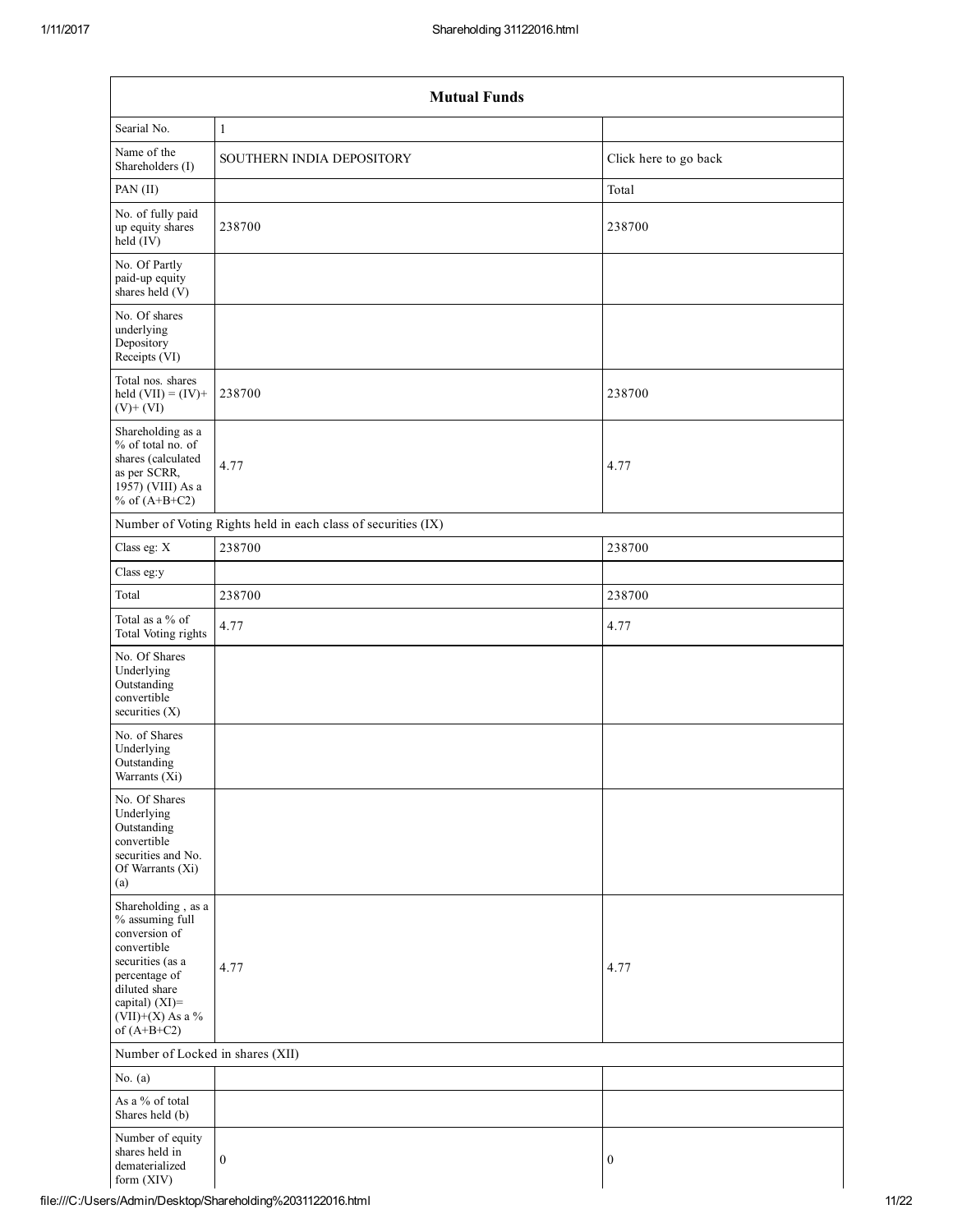| Reason for not providing PAN    |                           |  |
|---------------------------------|---------------------------|--|
| Reason for not<br>providing PAN | Textual Information $(1)$ |  |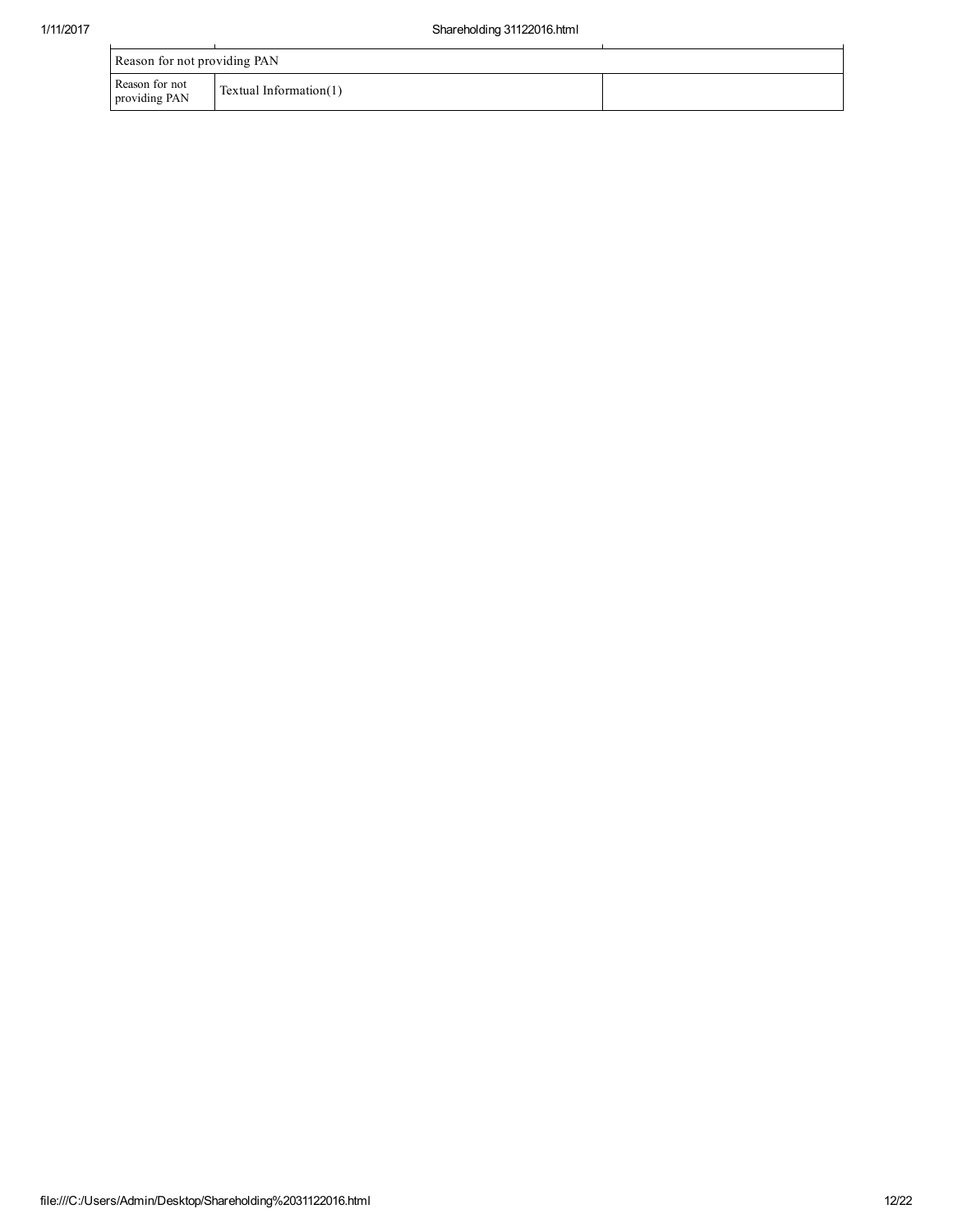|                        | <b>Text Block</b> |
|------------------------|-------------------|
| Textual Information(1) | NOT AVAILABLE     |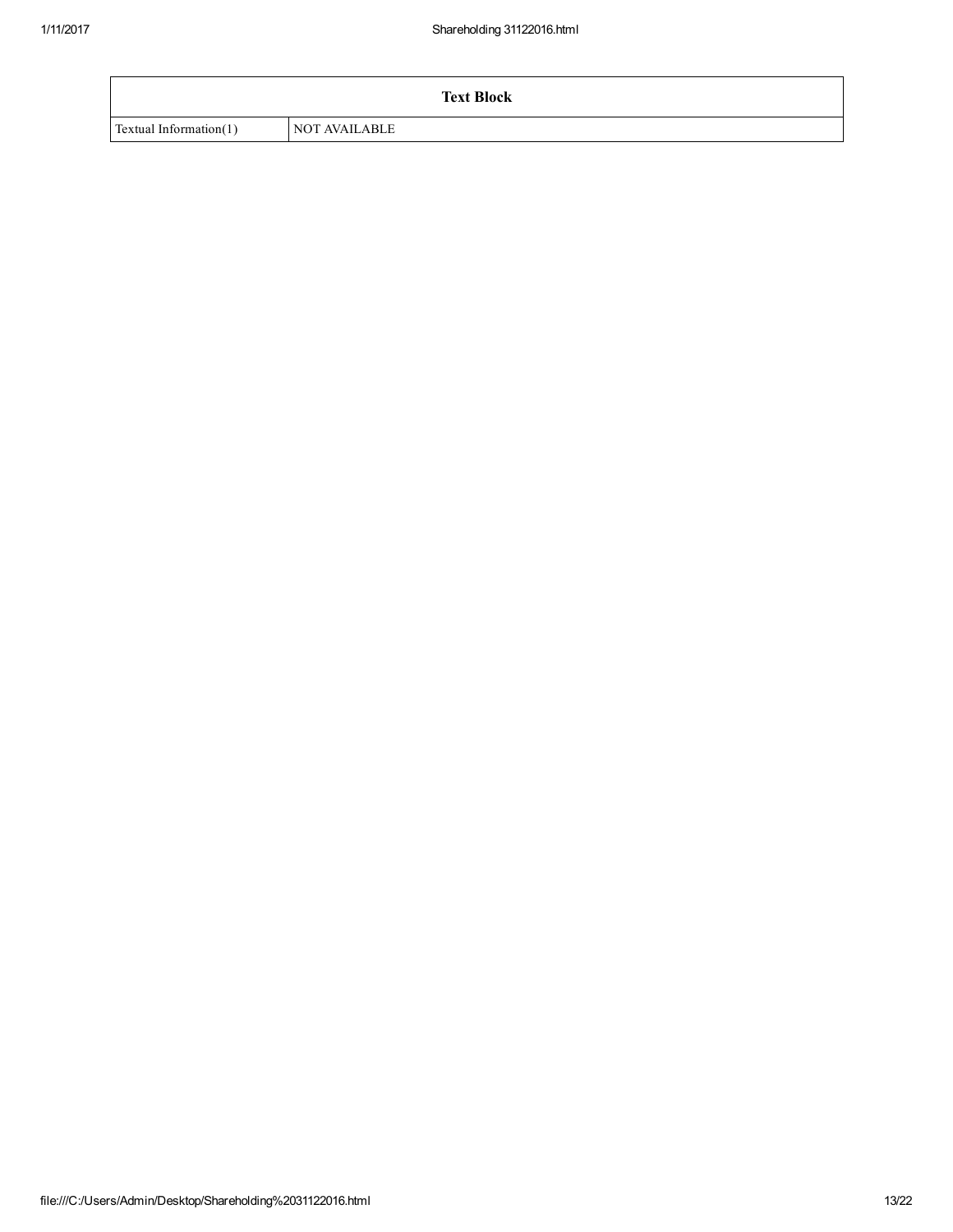$\mathbf{r}$ 

|                                                                                                                                                                                      | Individuals - ii. Individual shareholders holding nominal share capital in excess of Rs. 2 lakhs. |                                   |                                   |                                |                               |                                |                                             |
|--------------------------------------------------------------------------------------------------------------------------------------------------------------------------------------|---------------------------------------------------------------------------------------------------|-----------------------------------|-----------------------------------|--------------------------------|-------------------------------|--------------------------------|---------------------------------------------|
| Searial No.                                                                                                                                                                          | $\mathbf{1}$                                                                                      | $\overline{c}$                    | $\overline{3}$                    | $\overline{4}$                 | 5                             | 6                              | $\overline{7}$                              |
| Name of the<br>Shareholders (I)                                                                                                                                                      | <b>SUNIL</b><br><b>DEVENDRA</b><br><b>LATH</b>                                                    | <b>RAJKUMAR</b><br><b>S SINGH</b> | <b>HEMENDRA</b><br><b>KOTHARI</b> | <b>TEJAL</b><br><b>KOTHARI</b> | <b>RAVI</b><br><b>AGARWAL</b> | <b>GEETA</b><br><b>AGARWAL</b> | <b>MATADIN</b><br><b>SHIVPRASAD</b><br>MODI |
| PAN $(II)$                                                                                                                                                                           | ABNPL0849E                                                                                        |                                   |                                   |                                |                               |                                |                                             |
| No. of fully paid<br>up equity shares<br>held (IV)                                                                                                                                   | 127100                                                                                            | 75000                             | 75000                             | 70000                          | 76000                         | 67000                          | 99000                                       |
| No. Of Partly<br>paid-up equity<br>shares held (V)                                                                                                                                   |                                                                                                   |                                   |                                   |                                |                               |                                |                                             |
| No. Of shares<br>underlying<br>Depository<br>Receipts (VI)                                                                                                                           |                                                                                                   |                                   |                                   |                                |                               |                                |                                             |
| Total nos. shares<br>held $(VII) = (IV) +$<br>$(V)+(VI)$                                                                                                                             | 127100                                                                                            | 75000                             | 75000                             | 70000                          | 76000                         | 67000                          | 99000                                       |
| Shareholding as a<br>% of total no. of<br>shares (calculated<br>as per SCRR,<br>1957) (VIII) As a<br>% of $(A+B+C2)$                                                                 | 2.54                                                                                              | 1.5                               | 1.5                               | 1.4                            | 1.52                          | 1.34                           | 1.98                                        |
| Number of Voting Rights held in each class of securities (IX)                                                                                                                        |                                                                                                   |                                   |                                   |                                |                               |                                |                                             |
| Class eg: X                                                                                                                                                                          | 127100                                                                                            | 75000                             | 75000                             | 70000                          | 76000                         | 67000                          | 99000                                       |
| Class eg:y                                                                                                                                                                           |                                                                                                   |                                   |                                   |                                |                               |                                |                                             |
| Total                                                                                                                                                                                | 127100                                                                                            | 75000                             | 75000                             | 70000                          | 76000                         | 67000                          | 99000                                       |
| Total as a % of<br>Total Voting rights                                                                                                                                               | 2.54                                                                                              | 1.5                               | 1.5                               | 1.4                            | 1.52                          | 1.34                           | 1.98                                        |
| No. Of Shares<br>Underlying<br>Outstanding<br>convertible<br>securities $(X)$                                                                                                        |                                                                                                   |                                   |                                   |                                |                               |                                |                                             |
| No. of Shares<br>Underlying<br>Outstanding<br>Warrants (Xi)                                                                                                                          |                                                                                                   |                                   |                                   |                                |                               |                                |                                             |
| No. Of Shares<br>Underlying<br>Outstanding<br>convertible<br>securities and No.<br>Of Warrants (Xi)<br>(a)                                                                           |                                                                                                   |                                   |                                   |                                |                               |                                |                                             |
| Shareholding, as a<br>% assuming full<br>conversion of<br>convertible<br>securities (as a<br>percentage of<br>diluted share<br>capital) (XI)=<br>$(VII)+(X)$ As a %<br>of $(A+B+C2)$ | 2.54                                                                                              | 1.5                               | 1.5                               | 1.4                            | 1.52                          | 1.34                           | 1.98                                        |
| Number of Locked in shares (XII)                                                                                                                                                     |                                                                                                   |                                   |                                   |                                |                               |                                |                                             |
| No. $(a)$                                                                                                                                                                            |                                                                                                   |                                   |                                   |                                |                               |                                |                                             |
| As a % of total<br>Shares held (b)                                                                                                                                                   |                                                                                                   |                                   |                                   |                                |                               |                                |                                             |
| Number of equity                                                                                                                                                                     |                                                                                                   |                                   |                                   |                                |                               |                                |                                             |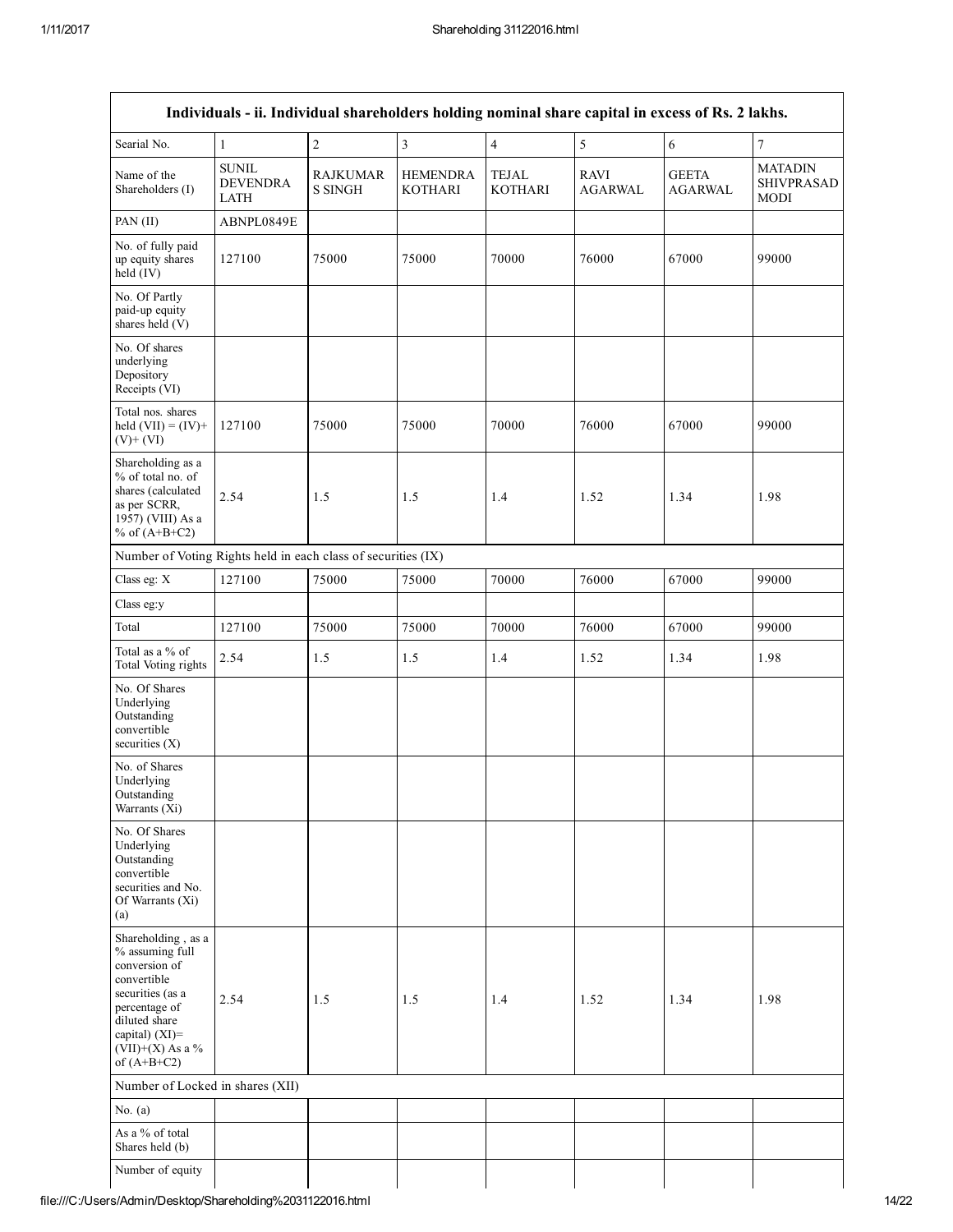## 1/11/2017 Shareholding 31122016.html

| shares held in<br>dematerialized<br>form $(XIV)$ | 127100 |         | $\theta$ |         |         |         |                                                                                                      |
|--------------------------------------------------|--------|---------|----------|---------|---------|---------|------------------------------------------------------------------------------------------------------|
| Reason for not providing PAN                     |        |         |          |         |         |         |                                                                                                      |
| Reason for not<br>providing PAN                  |        | Textual | Textual  | Textual | Textual | Textual | Textual<br>Information(1) Information(2) Information(3) Information(4) Information(5) Information(6) |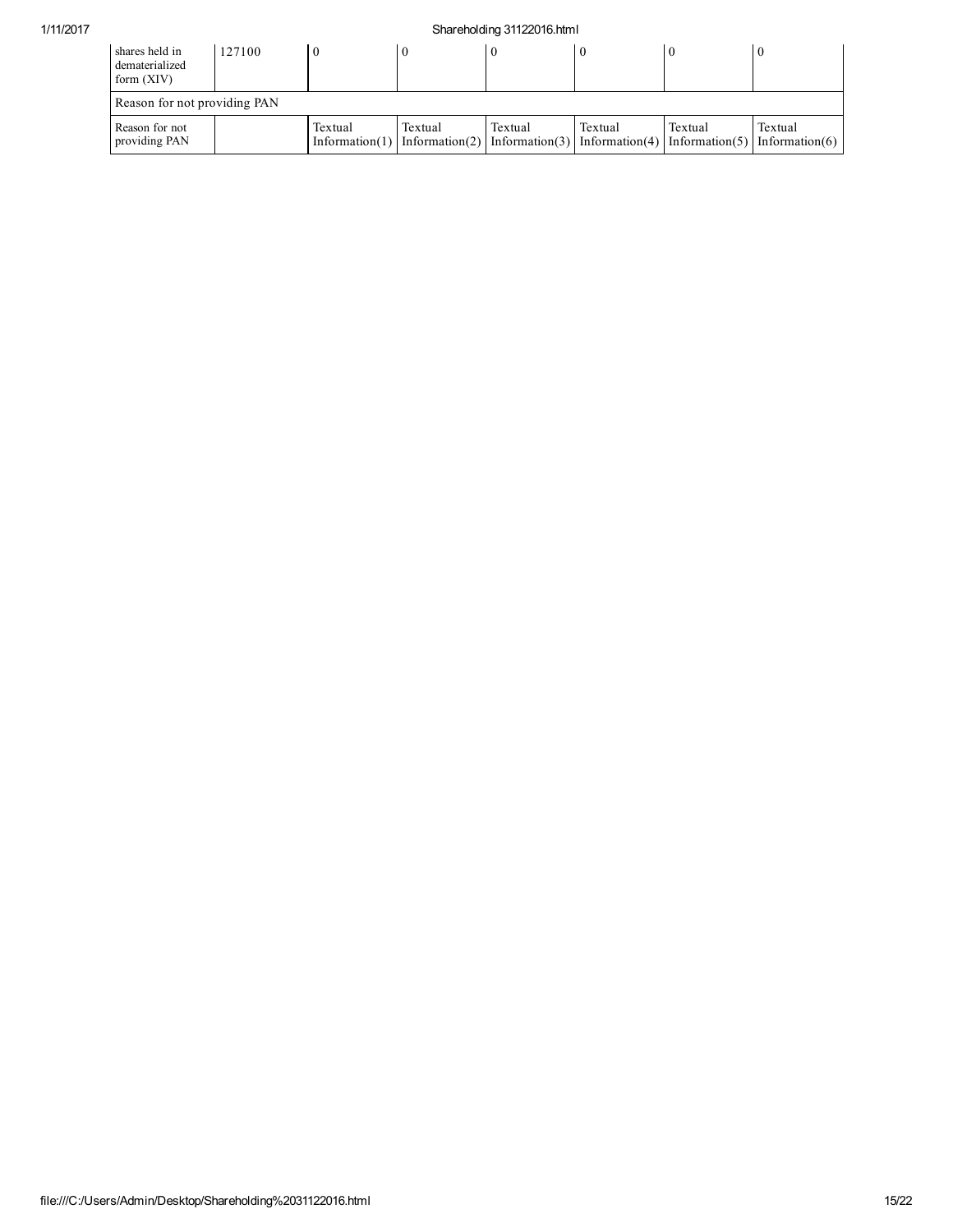Г

| Individuals - ii. Individual shareholders holding nominal share capital in excess of Rs. 2 lakhs.                                                                                    |                                                               |                       |  |  |
|--------------------------------------------------------------------------------------------------------------------------------------------------------------------------------------|---------------------------------------------------------------|-----------------------|--|--|
| Searial No.                                                                                                                                                                          | $\,$ $\,$                                                     |                       |  |  |
| Name of the<br>Shareholders (I)                                                                                                                                                      | RAJESH MATADIN MODI                                           | Click here to go back |  |  |
| PAN (II)                                                                                                                                                                             |                                                               | Total                 |  |  |
| No. of fully paid<br>up equity shares<br>$held$ (IV)                                                                                                                                 | 188000                                                        | 777100                |  |  |
| No. Of Partly<br>paid-up equity<br>shares held $(V)$                                                                                                                                 |                                                               |                       |  |  |
| No. Of shares<br>underlying<br>Depository<br>Receipts (VI)                                                                                                                           |                                                               |                       |  |  |
| Total nos. shares<br>held $(VII) = (IV) +$<br>$(V)$ + $(VI)$                                                                                                                         | 188000                                                        | 777100                |  |  |
| Shareholding as a<br>% of total no. of<br>shares (calculated<br>as per SCRR,<br>1957) (VIII) As a<br>% of $(A+B+C2)$                                                                 | 3.76                                                          | 15.54                 |  |  |
|                                                                                                                                                                                      | Number of Voting Rights held in each class of securities (IX) |                       |  |  |
| Class eg: X                                                                                                                                                                          | 188000                                                        | 777100                |  |  |
| Class eg:y                                                                                                                                                                           |                                                               |                       |  |  |
| Total                                                                                                                                                                                | 188000                                                        | 777100                |  |  |
| Total as a % of<br>Total Voting rights                                                                                                                                               | 3.76                                                          | 15.54                 |  |  |
| No. Of Shares<br>Underlying<br>Outstanding<br>convertible<br>securities $(X)$                                                                                                        |                                                               |                       |  |  |
| No. of Shares<br>Underlying<br>Outstanding<br>Warrants (Xi)                                                                                                                          |                                                               |                       |  |  |
| No. Of Shares<br>Underlying<br>Outstanding<br>convertible<br>securities and No.<br>Of Warrants (Xi)<br>(a)                                                                           |                                                               |                       |  |  |
| Shareholding, as a<br>% assuming full<br>conversion of<br>convertible<br>securities (as a<br>percentage of<br>diluted share<br>capital) (XI)=<br>$(VII)+(X)$ As a %<br>of $(A+B+C2)$ | 3.76                                                          | 15.54                 |  |  |
| Number of Locked in shares (XII)                                                                                                                                                     |                                                               |                       |  |  |
| No. $(a)$                                                                                                                                                                            |                                                               |                       |  |  |
| As a % of total<br>Shares held (b)                                                                                                                                                   |                                                               |                       |  |  |
| Number of equity<br>shares held in<br>dematerialized<br>form $(XIV)$                                                                                                                 | $\boldsymbol{0}$                                              | 127100                |  |  |

٦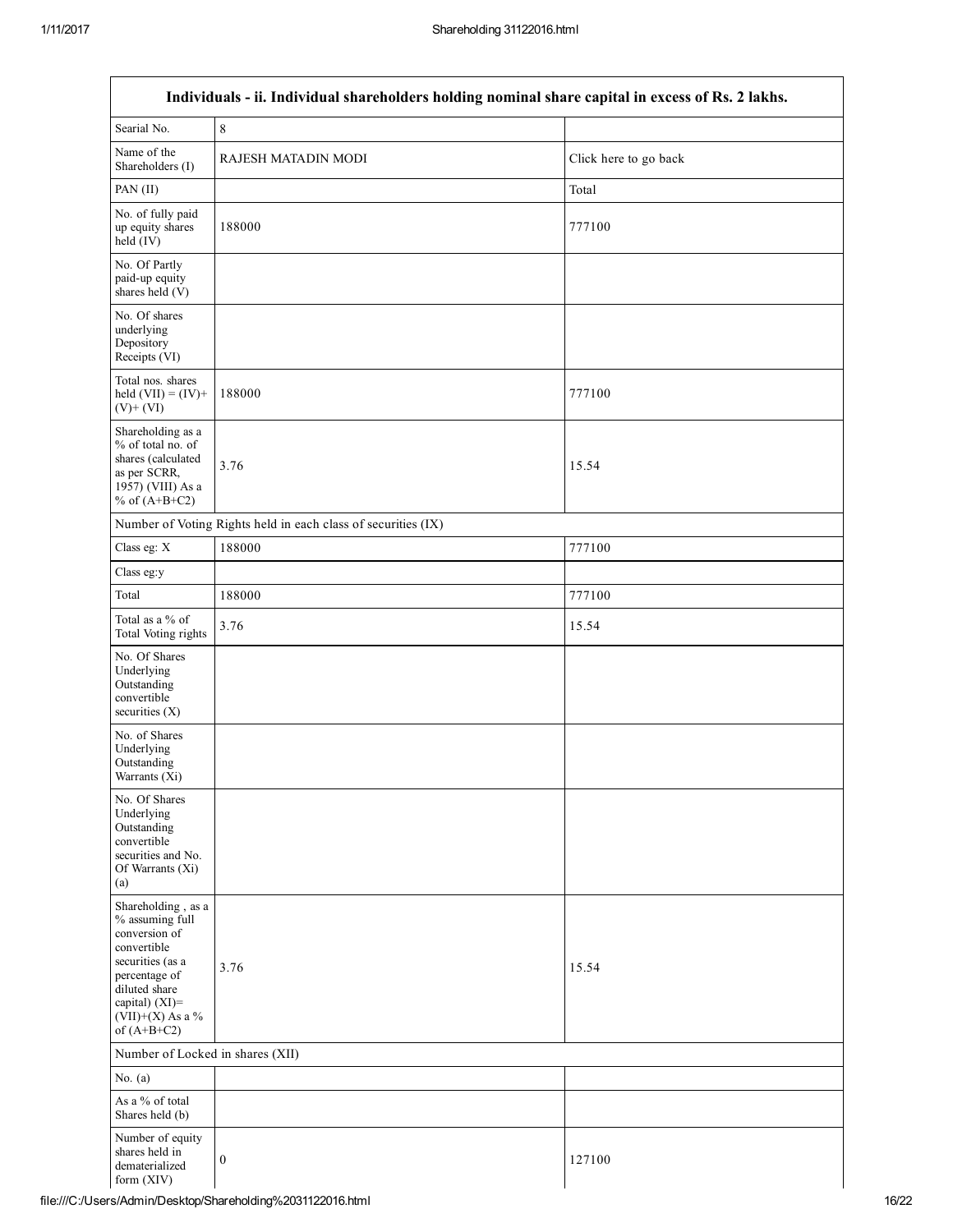| Reason for not providing PAN    |                        |  |  |
|---------------------------------|------------------------|--|--|
| Reason for not<br>providing PAN | Textual Information(7) |  |  |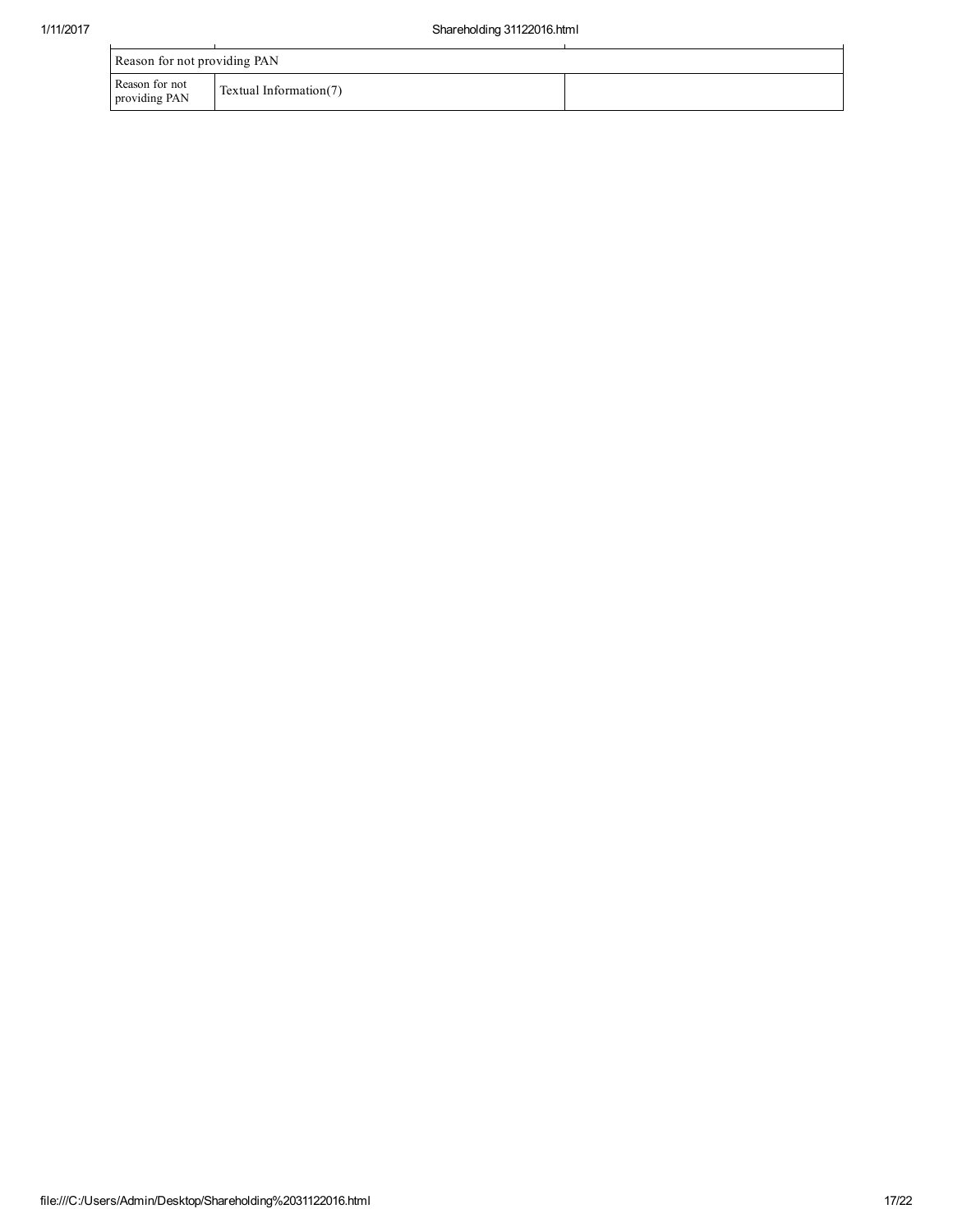| <b>Text Block</b>         |                      |  |  |  |
|---------------------------|----------------------|--|--|--|
| Textual Information $(1)$ | <b>NOT AVAILABLE</b> |  |  |  |
| Textual Information $(2)$ | <b>NOT AVAILABLE</b> |  |  |  |
| Textual Information(3)    | <b>NOT AVAILABLE</b> |  |  |  |
| Textual Information(4)    | <b>NOT AVAILABLE</b> |  |  |  |
| Textual Information $(5)$ | <b>NOT AVAILABLE</b> |  |  |  |
| Textual Information $(6)$ | <b>NOT AVAILABLE</b> |  |  |  |
| Textual Information(7)    | <b>NOT AVAILABLE</b> |  |  |  |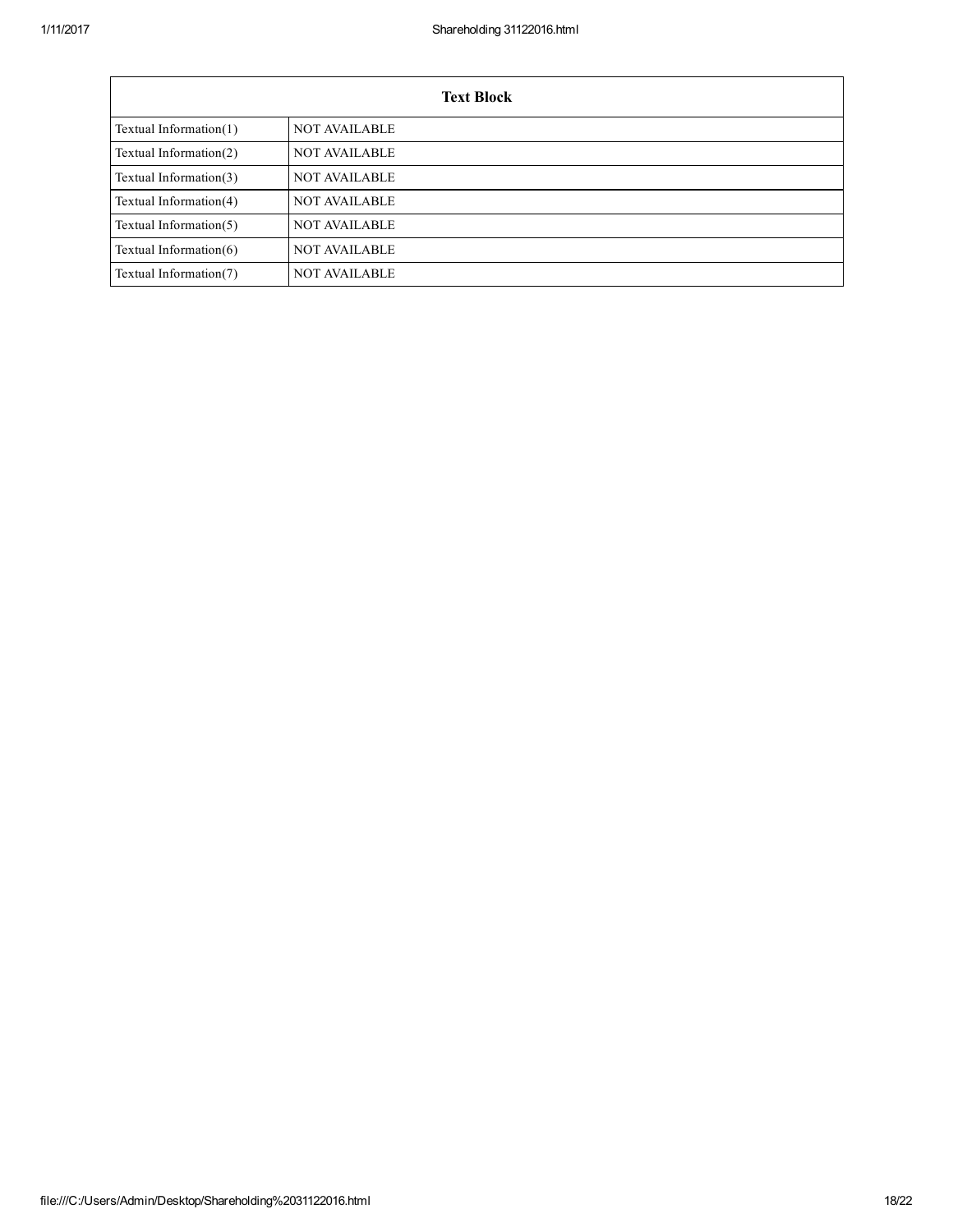| Any Other (specify)                                                                                                                                                                                                    |                                                               |                                        |                       |
|------------------------------------------------------------------------------------------------------------------------------------------------------------------------------------------------------------------------|---------------------------------------------------------------|----------------------------------------|-----------------------|
| Searial No.                                                                                                                                                                                                            | 1                                                             | $\overline{c}$                         |                       |
| Category                                                                                                                                                                                                               | <b>Bodies Corporate</b>                                       | <b>Bodies Corporate</b>                |                       |
| Category / More<br>than 1 percentage                                                                                                                                                                                   | Category                                                      | More than 1 percentage of shareholding |                       |
| Name of the<br>Shareholders (I)                                                                                                                                                                                        |                                                               | KAMALJYOT INVESTMENTS LTD              | Click here to go back |
| PAN (II)                                                                                                                                                                                                               |                                                               |                                        | Total                 |
| No. of the<br>Shareholders (I)                                                                                                                                                                                         | 15                                                            | $\mathbf{1}$                           | 15                    |
| No. of fully paid<br>up equity shares<br>$held$ (IV)                                                                                                                                                                   | 91500                                                         | 70900                                  | 91500                 |
| No. Of Partly<br>paid-up equity<br>shares held $(V)$                                                                                                                                                                   |                                                               |                                        |                       |
| No. Of shares<br>underlying<br>Depository<br>Receipts (VI)                                                                                                                                                             |                                                               |                                        |                       |
| Total nos. shares<br>held $(VII) = (IV) +$<br>$(V)+(VI)$                                                                                                                                                               | 91500                                                         | 70900                                  | 91500                 |
| Shareholding as a<br>% of total no. of<br>shares (calculated<br>as per SCRR,<br>$19\overline{57}$ ) (VIII) As a<br>% of $(A+B+C2)$                                                                                     | 1.83                                                          | 1.42                                   | 1.83                  |
|                                                                                                                                                                                                                        | Number of Voting Rights held in each class of securities (IX) |                                        |                       |
| Class eg: X                                                                                                                                                                                                            | 91500                                                         | 70900                                  | 91500                 |
| Class eg:y                                                                                                                                                                                                             |                                                               |                                        |                       |
| Total                                                                                                                                                                                                                  | 91500                                                         | 70900                                  | 91500                 |
| Total as a % of<br>Total Voting rights                                                                                                                                                                                 | 1.83                                                          | 1.42                                   | 1.83                  |
| No. Of Shares<br>Underlying<br>Outstanding<br>convertible<br>securities (X)                                                                                                                                            |                                                               |                                        |                       |
| No. of Shares<br>Underlying<br>Outstanding<br>Warrants (Xi)                                                                                                                                                            |                                                               |                                        |                       |
| No. Of Shares<br>Underlying<br>Outstanding<br>convertible<br>securities and No.<br>Of Warrants (Xi)<br>(a)                                                                                                             |                                                               |                                        |                       |
| Shareholding, as a<br>% assuming full<br>conversion of<br>convertible<br>securities (as a<br>percentage of<br>diluted share<br>capital) (XI)=<br>(VII)+(X) As a %<br>of $(A+B+C2)$<br>Number of Locked in shares (XII) | 1.83                                                          | 1.42                                   | 1.83                  |

┬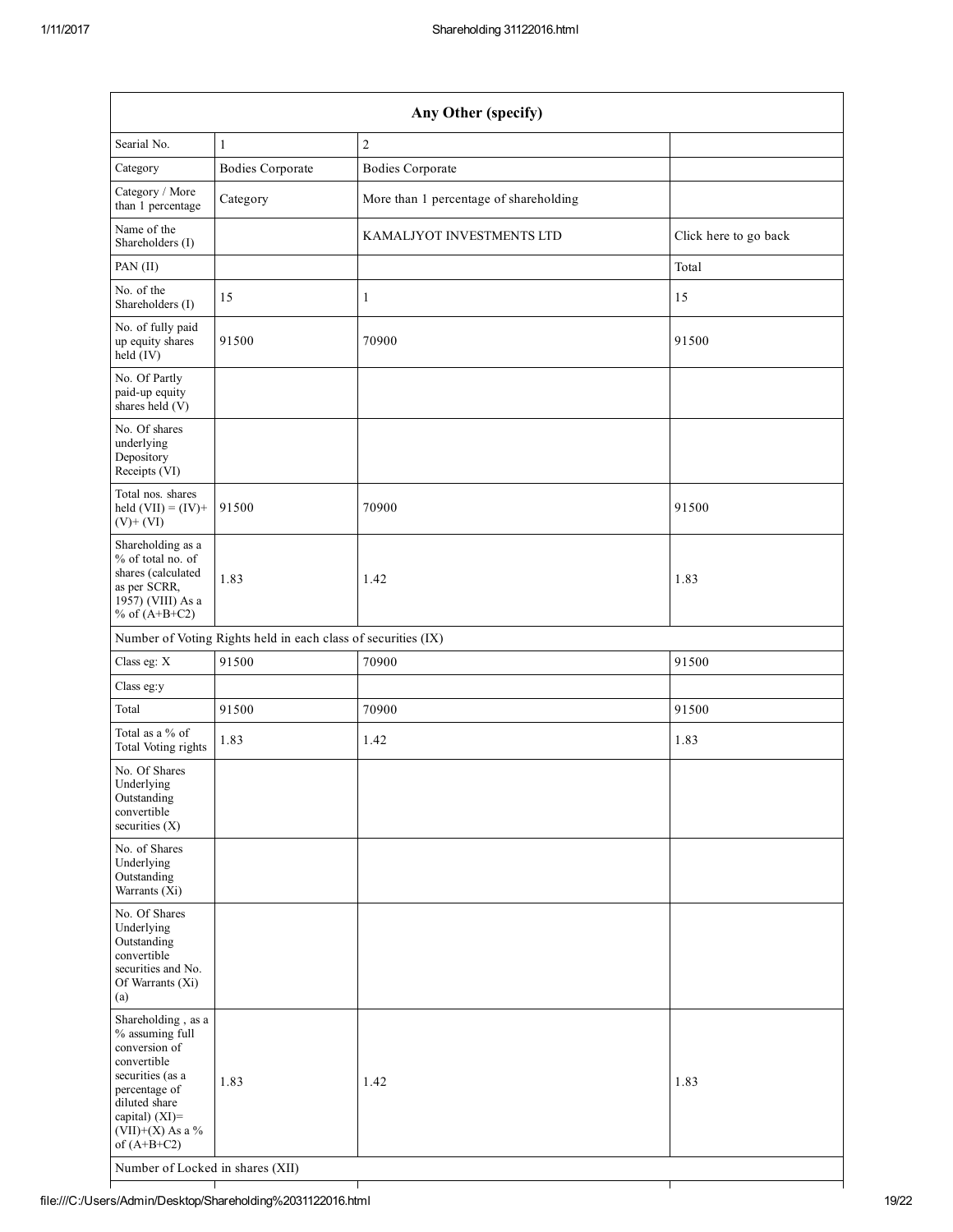| No. $(a)$                                                            |  |                           |          |
|----------------------------------------------------------------------|--|---------------------------|----------|
| As a % of total<br>Shares held (b)                                   |  |                           |          |
| Number of equity<br>shares held in<br>dematerialized<br>form $(XIV)$ |  | $\Omega$                  | $\Omega$ |
| Reason for not providing PAN                                         |  |                           |          |
| Reason for not<br>providing PAN                                      |  | Textual Information $(1)$ |          |